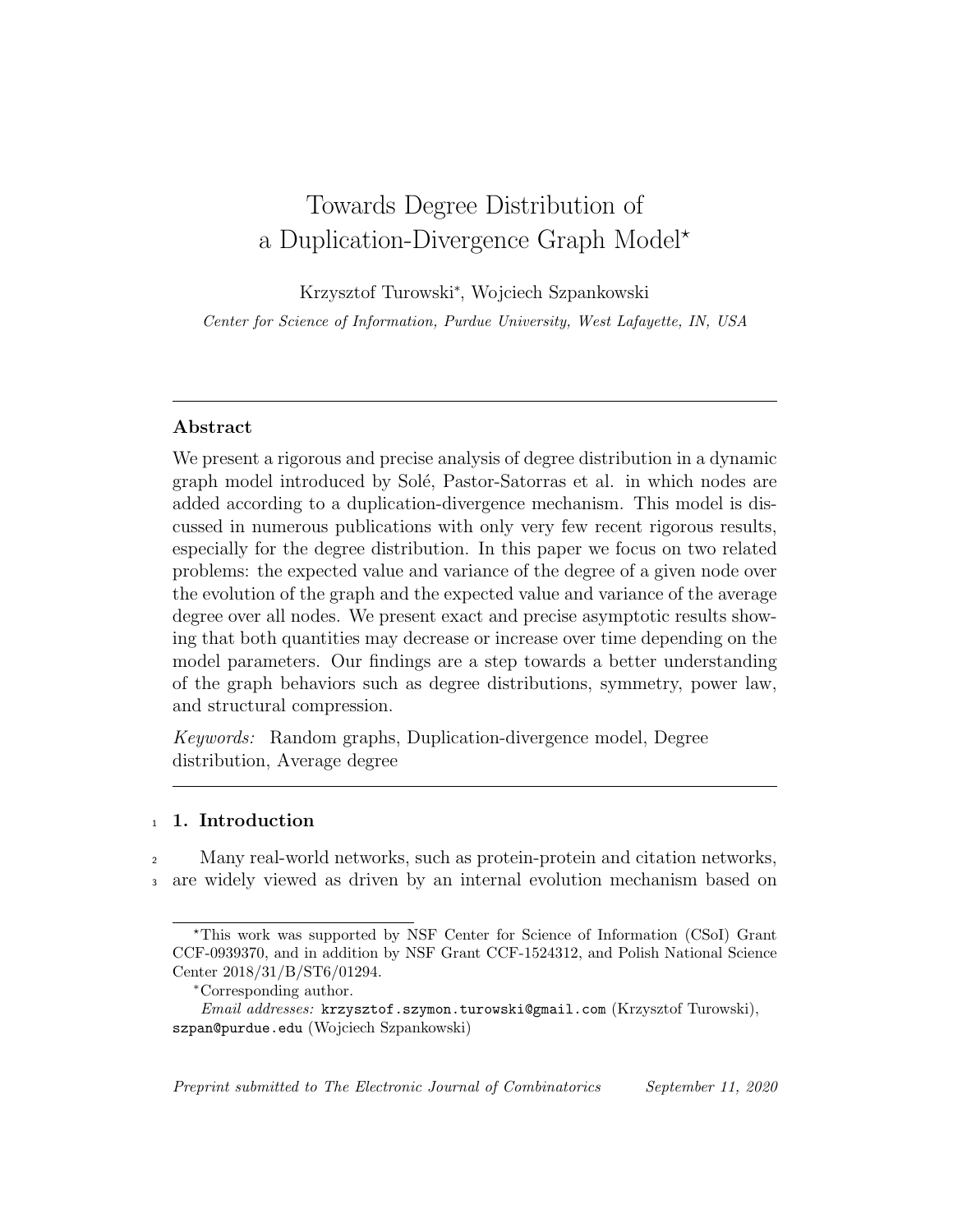duplication and mutation [1]. New nodes are added to the network as copies of existing nodes together with some random divergence, resulting in differ- ences among the original nodes and their copies. It has been claimed that graphs generated from these models exhibit many properties characteristic to real-world networks such as power-law degree distribution, the large clus- tering coefficient, and the large amount of symmetry [2, 3]. However, some of these results turned out not to be correct (e.g., power-law degree distri-<sup>11</sup> bution was disproved in  $[4]$ ) or not proved rigorously. In this paper we focus on presenting exact and precise asymptotic results for the expected degree of a given node over time and the average degree in the graph. We show that these two quantities exhibit phase transitions over the parameter space.

<sup>15</sup> The widest known duplication divergence model was introduced by Solé, <sup>16</sup> Pastor-Satorras et al. [5], denoted here as  $DD(t, p, r)$ . It is defined as follows: 17 starting from a given graph  $G_{t_0}$  on  $t_0$  vertices (labeled from 1 to  $t_0$ ) we repeat <sup>18</sup> the following procedure until we get a graph on t vertices: (i) Duplication: 19 Select a node u from a current graph G (on k vertices) uniformly at random. <sup>20</sup> Add node v (with label  $k + 1$ ) to the graph and add edges between v and <sup>21</sup> all neighbors of u; (ii) *Divergence*: connections from v are randomly retained 22 with probability p (otherwise they are deleted). Furthermore, for all nodes 23 w not adjacent to u we add an edge between v and w, independently at 24 random with probability  $r/k$ . Note that nodes in the graph are labeled by  $25$  the numbers from 1 to t, according to their order of appearance in the graph. <sup>26</sup> This model is a generalization of the pure duplication model, where no

<sub>27</sub> edges are added in the divergence step  $(r = 0)$ . It is also similar to the <sup>28</sup> Chung-Lu model, in which instead of adding edges between  $v$  and all non-29 neighbors of u, we only add an edge between v and u with probability q  $30$  [2].

 It has been shown that graphs generated by this model for a set of pa- rameters fit very well into the structure of some real-world networks (e.g., protein-protein and citation networks) in terms of the degree distribution [6] and small subgraphs (graphlets) count [7]. It was also shown that this model may exhibit a large amount of symmetry (measured by the number of automorphisms) [8], and this distinguishes it from other graph models such as Erdős-Renyi and preferential attachment [9]. We formally showed in [10] 38 that for the special case of  $p = 1, r = 0$  the expected logarithm of the number 39 of automorphisms for graphs on t vertices is asymptotically  $\Theta(t \log t)$ , which 40 indicates a lot of symmetry. However, the extension of it for all  $p$  and  $r$  is a difficult open problem.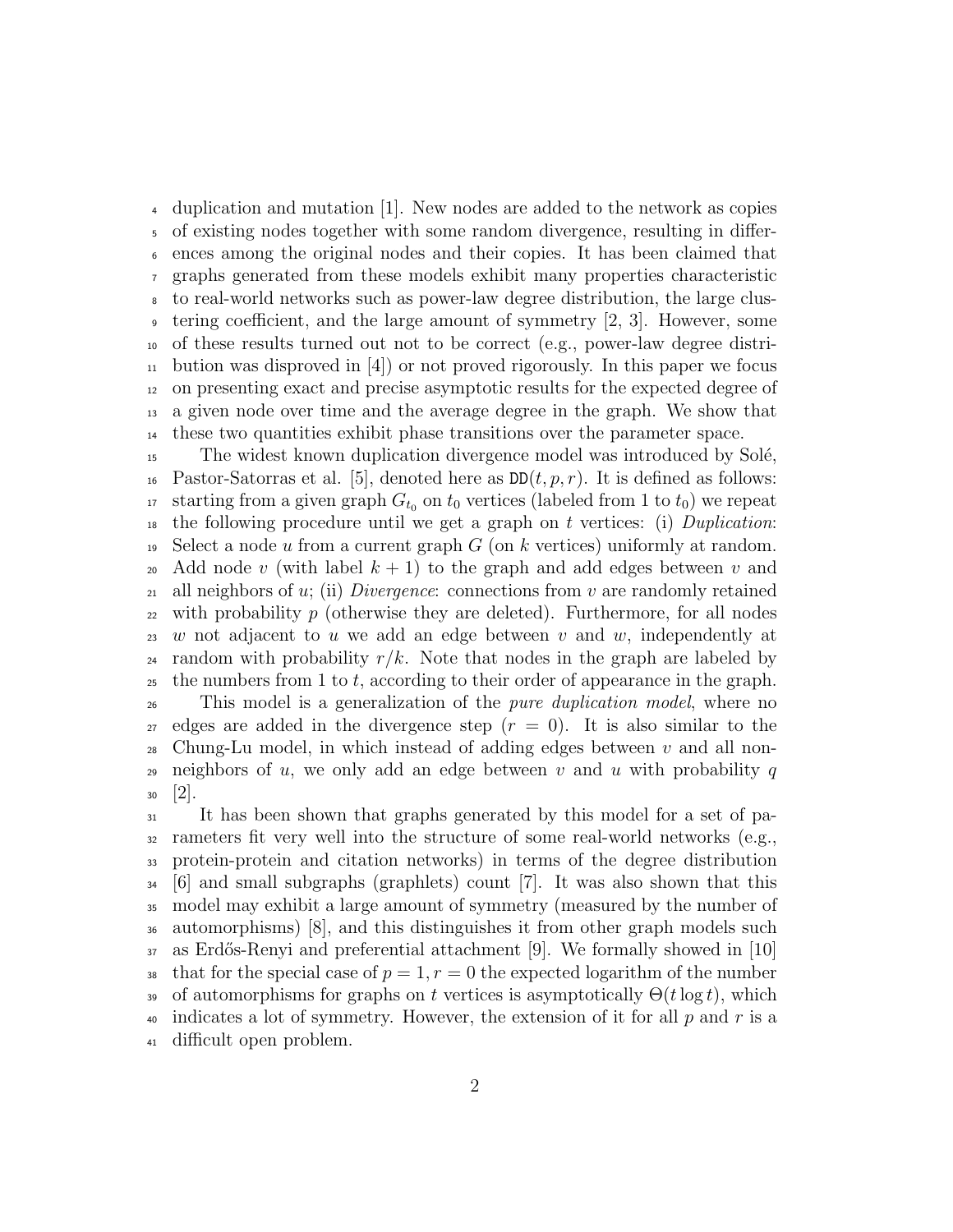<sup>42</sup> The most interesting open problem in the duplication-divergence model 43 DD $(t, p, r)$  is the quest to uncover the behavior of the degree distribution, that <sup>44</sup> is, the number of nodes of a given degree. For  $r = 0$  it was recently proved  $\frac{4}{5}$  by Hermann and Pfaffelhuber in [4] that depending on a value of p either <sup>46</sup> there exists a limiting distribution with almost all vertices isolated or there  $\overline{47}$  is no limiting distribution as  $t \to \infty$ . It should be mentioned that still the <sup>48</sup> most interesting problem, namely the rate of convergence is open. They also 49 asserted (but without proof) that this holds also for  $r > 0$ . Our findings in <sup>50</sup> this paper indicate that this is not the case as the size of the graph grows to  $_{51}$  infinity. Moreover, it is shown in [11] that the number of vertices of degree  $\epsilon_{52}$  one is  $\Omega(\ln t)$  but again the precise rates of growth of the number of vertices 53 with degrees  $k > 0$  are yet unknown. Recently, also for  $r = 0$ , Jordan [12] <sup>54</sup> showed that the power-law of the degree distribution exists for the connected  $\sigma$ <sub>55</sub> *component* but only for  $p < e^{-1}$ . In this case the exponent is equal to  $\gamma$ <sup>56</sup> which is the solution of  $3 = \gamma + p^{\gamma - 2}$ .

<sup>57</sup> In this paper we approach the problem of the degree distribution from a <sup>58</sup> different perspective. We investigate the behavior of two closely related vari-<sup>59</sup> ables: the degree of a vertex s in  $G_t$  denoted  $\deg_t(s)$  and the average degree  $D(G_t)$  in  $G_t$ . We present in Theorems 1–5 exact and precise asymptotics <sup>61</sup> of the expected values and variances of the parameters under investigation 62 when  $t \to \infty$ . We show that all parameters exhibit phase transition as a function of p. In particular, we find that  $\mathbb{E}[\deg_t(s)]$  grows respectively like  $\left(\frac{t}{s}\right)$ <sup>63</sup> tion of p. In particular, we find that  $\mathbb{E}[\deg_t(s)]$  grows respectively like  $(\frac{t}{s})^p$ ,  $\int_{t}$  $\frac{t}{s} \log s$  or  $\left(\frac{t}{s}\right)$ <sup>64</sup>  $\sqrt{\frac{t}{s}} \log s$  or  $\left(\frac{t}{s}\right)^p s^{2p-1}$ , depending whether  $p < 1/2$ ,  $p = 1/2$  or  $p > 1/2$ . Furthermore,  $\mathbb{E}[D(G_t)]$  is either  $\Theta(1)$ ,  $\Theta(\log t)$  or  $\Theta(t^{2p-1})$  for the same ranges of  $66$  p. We also determine the exact constants for the leading terms that strictly <sup>67</sup> depend on p, r,  $t_0$  and the structure of the seed graph  $G_{t_0}$ . This confirms the <sup>68</sup> empirical findings of [13] regarding the seed graph influence on the structure 69 of  $G_t$ .

 $\tau_0$  These findings allow us to better understand why the DD(t, p, r) model  $\pi_1$  differs quite substantially from other graph models such as preferential at- $\alpha$  tachment model [14]. In particular, we observe that the expected degree <sup>73</sup> behaves different as  $t \to \infty$  for different values of s and p. For example,  $74$  if  $p > 1/2$ , then for  $s = O(1)$  (that is, for very old nodes) we observe <sup>75</sup> that  $\mathbb{E}[\deg_s(t)] = O(t^p)$  while for  $s = \Theta(t)$  (i.e., very young nodes) we have <sup>76</sup>  $\mathbb{E}[\deg_s(t)] = O(t^{2p-1})$ . This behavior is very different than the degree distri- $77$  bution for, say, preferential attachment model, for which the expected degree <sup>78</sup> of a vertex s in a graph on t vertices is of order  $\sqrt{t/s}$  [9] and may lead to our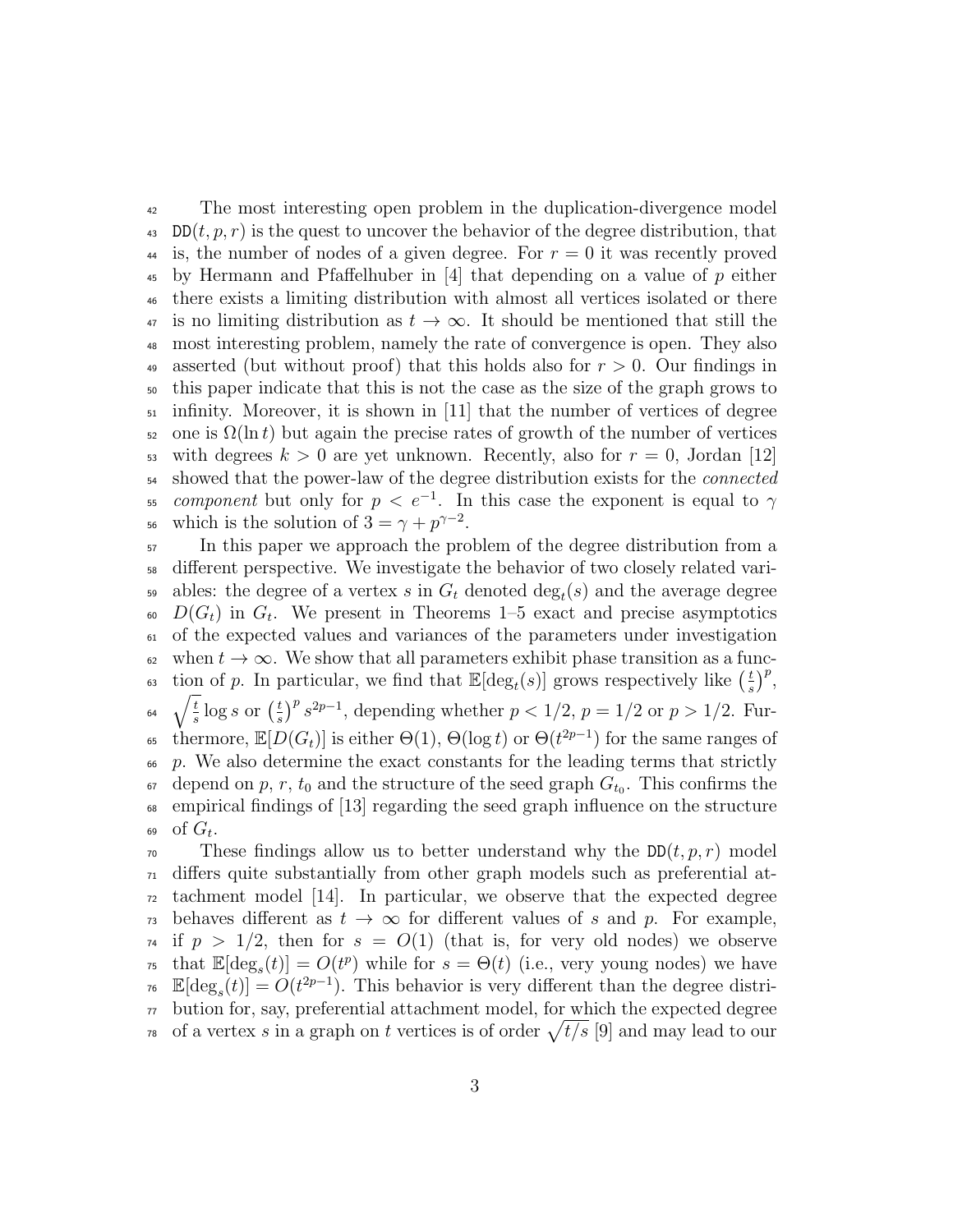<sup>79</sup> better understanding of some graph behaviors such as degree distribution, <sup>80</sup> existence of power-law phenomenon, symmetry, and structural compression.

## 81 2. Main results

<sup>82</sup> In this section we present our main results with proofs and auxiliary <sup>83</sup> lemmas delayed until the next section.

We use the standard graph notation, e.g. from [15]:  $V(G)$  denotes the set of vertices of graph G,  $\mathcal{N}_G(u)$  – the set of neighbors of vertex u in G,  $deg_G(u) = |\mathcal{N}_G(u)|$  – the degree of u in G. For brevity we use the abbreviations for  $G_t$ , e.g.  $\deg_t(u)$  instead of  $\deg_{G_t}(u)$ . All graphs are simple. Let us also introduce the *average degree*  $D(G_t)$  of  $G_t$  as

$$
D(G) = \frac{1}{|V(G)|} \sum_{v \in V(G)} \deg_G(u)
$$

, and average degree squared  $D(G_t)$  of  $G_t$  as

$$
D_2(G) = \frac{1}{|V(G)|} \sum_{v \in V(G)} \deg_G^2(u)
$$

<sup>84</sup>. They are also known in the literature as the first and second moment of <sup>85</sup> the degree distribution, respectively.

86 Formally, we define the  $DD(t, p, r)$  model as follows: let  $0 \leq p \leq 1$  and <sup>87</sup>  $0 \leq r \leq t_0$  be the parameters of the model. Let also  $G_{t_0}$  be a graph on ss  $t_0$  vertices, with  $V(G_{t_0}) = \{1, ..., t_0\}$ . Now, for every  $t = t_0, t_0 + 1, ...$  we 89 create  $G_{t+1}$  from  $G_t$  according to the following rules:

- 90 1. add a new vertex  $t + 1$  to the graph,
- 91 2. pick vertex u from  $V(G_t) = \{1, \ldots, t\}$  uniformly at random and  $\text{gen} t(t+1),$
- 93 3. for every vertex  $i \in V(G_t)$ :

94 (a) if  $i \in \mathcal{N}_t(\text{parent}(t+1))$ , then add an edge between i and  $t+1$  with  $95$  probability  $p$ ,

<sup>96</sup> (b) if  $i \notin \mathcal{N}_t(parent(t+1))$ , then add an edge between i and  $t+1$  with <sup>97</sup> probability  $\frac{r}{t}$ .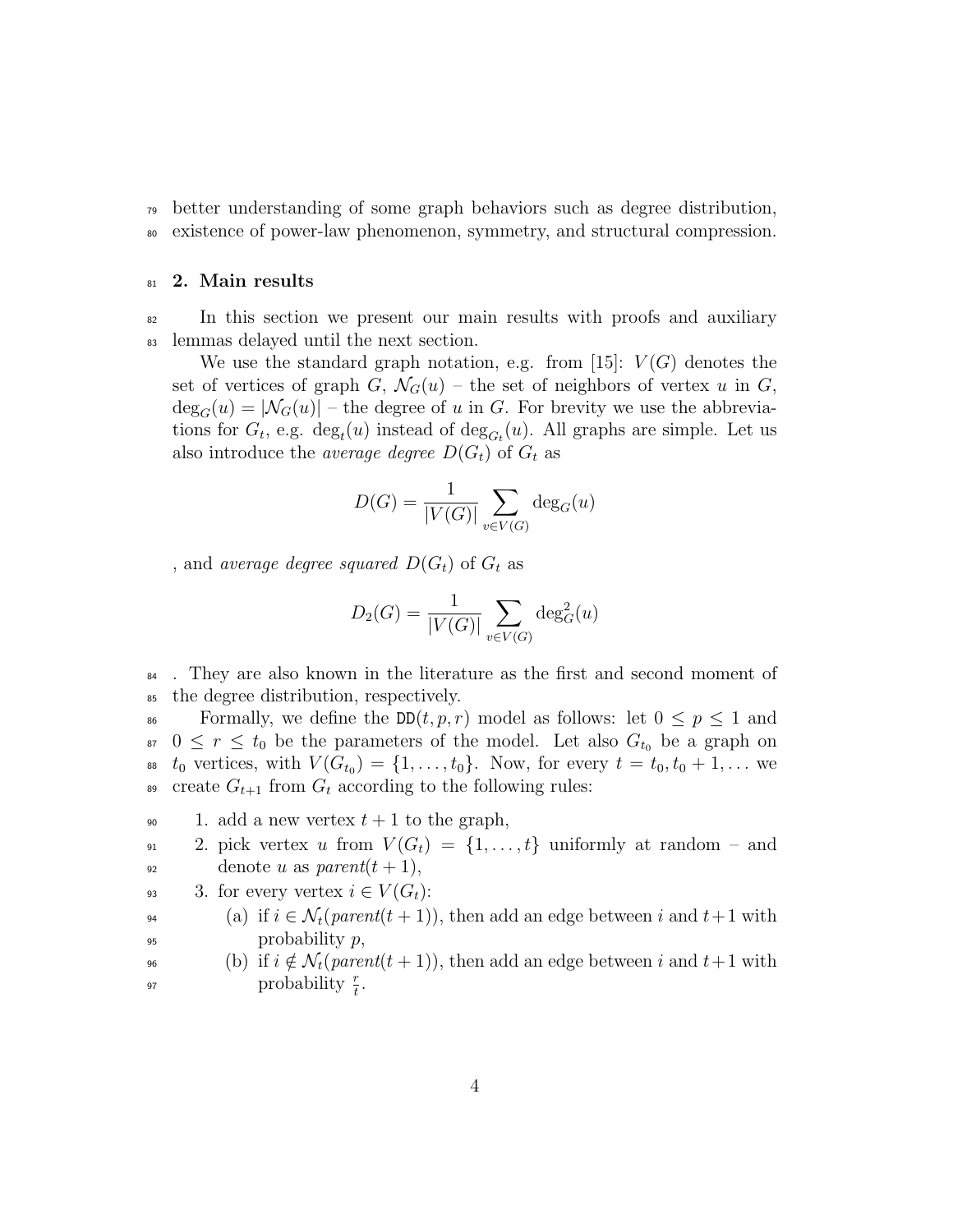#### <sup>98</sup> 2.1. Expected value

 $\mathcal{S}_{99}$  We focus now on the expected value of  $\deg_t(s)$ . We start with a recurrence <sup>100</sup> expression for  $\mathbb{E}[\deg_t(s)]$ . Observe that for any  $t \geq s$  we know that vertex s  $_{101}$  may be connected to vertex  $t + 1$  in one of the following two cases:

• either  $s \in N_t(parent(t+1))$  (which holds with probability  $\frac{\deg_t(s)}{t}$ 102 • either  $s \in N_t(parent(t+1))$  (which holds with probability  $\frac{\deg_t(s)}{t}$ ) and 103 we add an edge between s and  $t + 1$  (with probability p),

• or  $s \notin N_t(parent(t + 1))$  (with probability  $\frac{t-\deg_t(s)}{t}$ 104 • or  $s \notin N_t(parent(t+1))$  (with probability  $\frac{t-\deg_t(s)}{t}$ ) and we an add edge <sup>105</sup> between *s* and  $t + 1$  (with probability  $\frac{r}{t}$ ).

Therefore, we obtain the following recurrence for  $\mathbb{E}[\deg_t(s)]$ :

$$
\mathbb{E}[\deg_{t+1}(s) | G_t] = \left(\frac{\deg_t(s)}{t}p + \frac{t - \deg_t(s)}{t}\frac{r}{t}\right)(\deg_t(s) + 1)
$$

$$
+ \left(\frac{\deg_t(s)}{t}(1 - p) + \frac{t - \deg_t(s)}{t}\left(1 - \frac{r}{t}\right)\right)\deg_t(s)
$$

$$
= \deg_t(s)\left(1 + \frac{p}{t} - \frac{r}{t^2}\right) + \frac{r}{t}.
$$

After applying the law of total expectation we find:

$$
\mathbb{E}[\deg_{t+1}(s)] = \mathbb{E}[\deg_t(s)]\left(1 + \frac{p}{t} - \frac{r}{t^2}\right) + \frac{r}{t}.\tag{1}
$$

<sup>106</sup> Now we use Lemma 3 (presented and proved in the next section) to obtain

$$
\mathbb{E}[\deg_t(s)] = \mathbb{E}[\deg_s(s)] \prod_{k=s}^{t-1} \left(1 + \frac{p}{k} - \frac{r}{k^2}\right) + \sum_{j=s}^{t-1} \frac{r}{j} \prod_{k=j+1}^{t-1} \left(1 + \frac{p}{k} - \frac{r}{k^2}\right). \tag{2}
$$

107 To solve this recurrence we need to know  $\mathbb{E}[\deg_s(s)]$  for all  $s \ge t_0$ . In the next <sup>108</sup> section we prove the following lemma connecting  $\mathbb{E}[\deg_t(t)]$  and the average

109 degree  $\mathbb{E}[D(G_t)].$ 

**Lemma 1.** For any  $t \geq t_0$  it holds that

$$
\mathbb{E}[\deg_{t+1}(t+1)] = \left(p - \frac{r}{t}\right)\mathbb{E}[D(G_t)] + r.
$$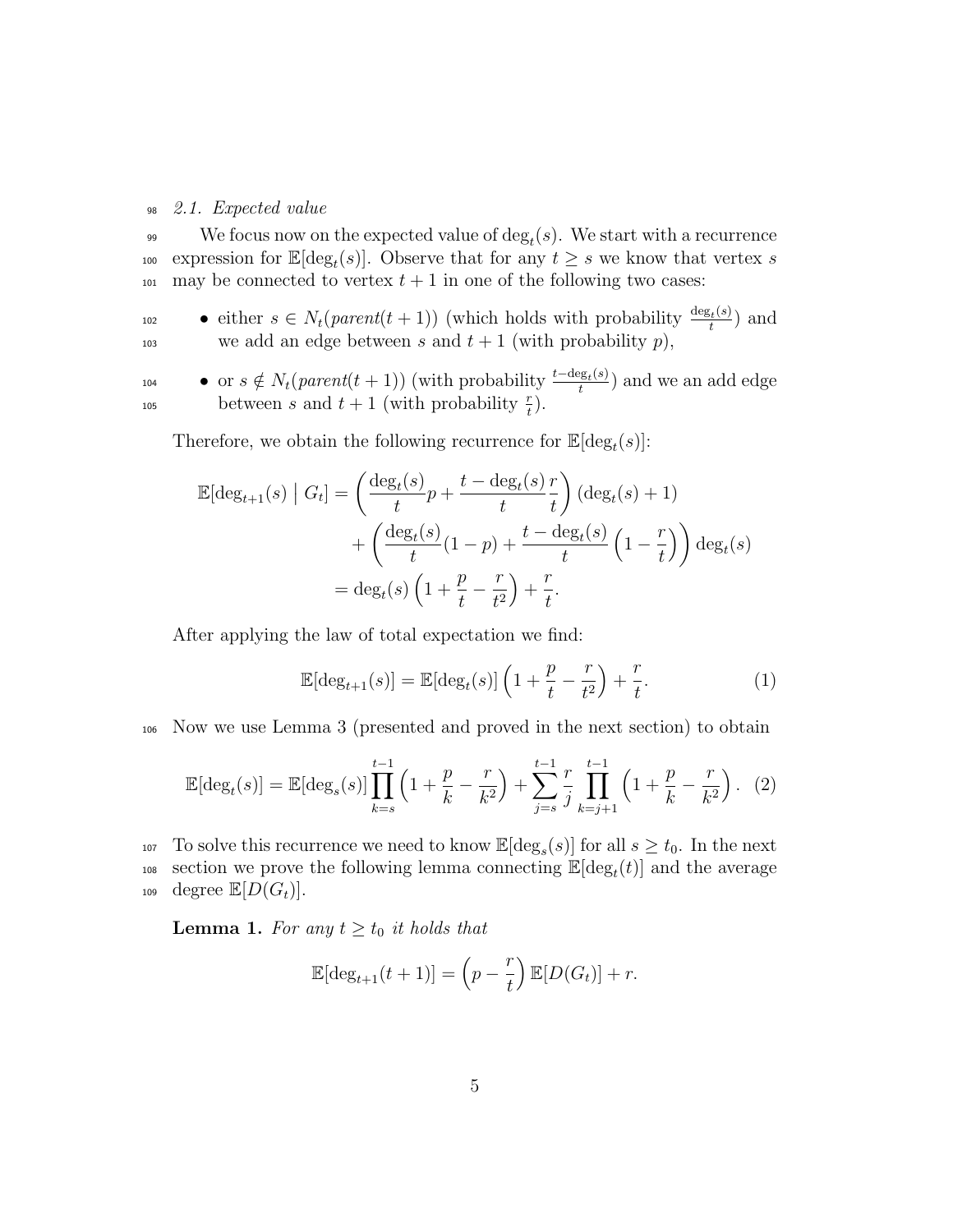Thus to wrap up our analysis we need to find  $\mathbb{E}[D(G_t)]$ , that is, the average degree of  $G_t$ . Using a similar argument as above, we find the following recurrence for the average degree of  $G_{t+1}$ :

$$
\mathbb{E}[D(G_{t+1}) | G_t] = \frac{1}{t+1} \mathbb{E}\left[\sum_{i=1}^{t+1} \deg_{t+1}(i) | G_t\right]
$$
  
= 
$$
\frac{1}{t+1} \mathbb{E}\left[\sum_{i=1}^{t} \deg_t(i) + 2 \deg_{t+1}(t+1) | G_t\right]
$$
  
= 
$$
\frac{1}{t+1} \left(\sum_{i=1}^{t} \deg_t(i) + 2 \mathbb{E}\left[\deg_{t+1}(t+1) | G_t\right]\right)
$$
  
= 
$$
\frac{1}{t+1} \left(tD(G_t) + 2 \mathbb{E}[\deg_{t+1}(t+1) | G_t]\right)
$$
  
= 
$$
D(G_t) \left(1 + \frac{2p - 1}{t+1} - \frac{2r}{t(t+1)}\right) + \frac{2r}{t+1}.
$$

Therefore from the law of total expectation:

$$
\mathbb{E}[D(G_{t+1})] = \mathbb{E}[D(G_t)] \left(1 + \frac{2p-1}{t+1} - \frac{2r}{t(t+1)}\right) + \frac{2r}{t+1}.
$$
 (3)

 We can solve this recurrence again by using Lemma 3 from the next section. In summary, in the next section we derive the exact and the asymptotic expression for the average degree, the expected degree of the last node, and the expected degree of a given node.

**Theorem 1.** For all  $t \geq t_0$  we have

$$
\mathbb{E}[D(G_t)] = \frac{\Gamma(t + c_3)\Gamma(t + c_4)}{\Gamma(t)\Gamma(t + 1)} \n\left(D(G_{t_0})\frac{\Gamma(t_0)\Gamma(t_0 + 1)}{\Gamma(t_0 + c_3)\Gamma(t_0 + c_4)} + 2r\sum_{j=t_0}^{t-1} \frac{\Gamma(j + 1)^2}{\Gamma(j + c_3 + 1)\Gamma(j + c_4 + 1)}\right),
$$

<sup>114</sup> where  $c_3 = p + \sqrt{p^2 + 2r}$ ,  $c_4 = p - \sqrt{p^2 + 2r}$ , and  $\Gamma(z)$  is the Euler gamma <sup>115</sup> function.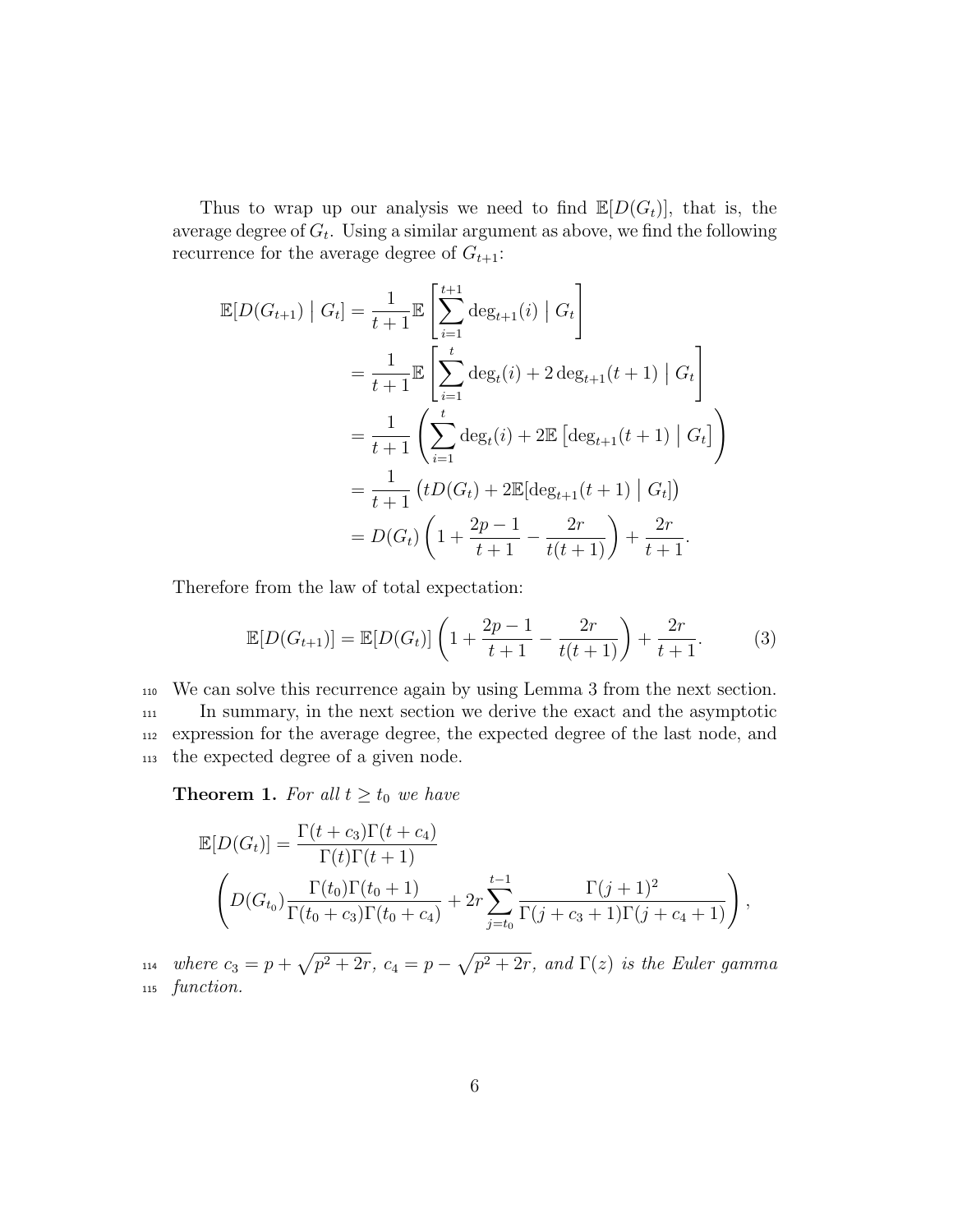Furthermore, asymptotically as  $t\to\infty$  we find

$$
\mathbb{E}[D(G_t)] = \begin{cases}\nt^{2p-1} \frac{\Gamma(t_0)\Gamma(t_0+1)}{\Gamma(t_0+c_3)\Gamma(t_0+c_4)} D(G_{t_0})(1+o(1)) & \text{if } p \leq \frac{1}{2}, r = 0, \\
\frac{2r}{1-2p}(1+o(1)) & \text{if } p < \frac{1}{2}, r > 0, \\
2r \ln t (1+o(1)) & \text{if } p = \frac{1}{2}, r > 0, \\
t^{2p-1} \frac{\Gamma(t_0)\Gamma(t_0+1)}{\Gamma(t_0+c_3)\Gamma(t_0+c_4)} (1+o(1)) & \text{if } p > \frac{1}{2}, \\
\left(D(G_{t_0}) + \frac{2rt_0}{t_0^2+2pt_0-2r} {}_3F_2\left[\begin{array}{c} t_0+1, t_0+1, 1 \\ t_0+c_3+1, t_0+c_4+1 \end{array}; 1\right]\right)\n\end{cases}
$$

where  $D(G_{t_0})$  is the average degree of the initial graph  $G_{t_0}$  and

$$
{}_3F_2\left[ \begin{array}{c} a_{1},a_{2},a_{3} \\ b_{1},b_{2} \end{array};z\right] = \sum_{l=0}^{\infty} \frac{(a_{1})_{l}(a_{2})_{l}(a_{3})_{l}}{(b_{1})_{l}(b_{2})_{l}} \frac{z^{l}}{l!}
$$

116 is the generalized hypergeometric function with  $(a)_l = a(a+1)...(a+l-1)$ , 117  $(a)_0 = 1$  the rising factorial (see [16] for details).

<sup>118</sup> Applying Theorem 1 to Lemma 1 we obtain the following corollary, that is needed to obtain the final formula for  $\deg_t(s)$ .

**Corollary 1.** For all  $t > t_0$  it is true that

$$
\mathbb{E}[\deg_t(t)] = (pt - p - r) \frac{\Gamma(t + c_3 - 1)\Gamma(t + c_4 - 1)}{\Gamma(t)^2}
$$

$$
\left(D(G_{t_0}) \frac{\Gamma(t_0)\Gamma(t_0 + 1)}{\Gamma(t_0 + c_3)\Gamma(t_0 + c_4)} + 2r \sum_{j=t_0}^{t-2} \frac{\Gamma(j+1)^2}{\Gamma(j+c_3+1)\Gamma(j+c_4+1)}\right) + r,
$$

 $120$  where  $c_3$ ,  $c_4$  are as above.

Moreover, asymptotically as  $t \to \infty$  it holds that

$$
\mathbb{E}[\deg_t(t)] = \begin{cases} pt^{2p-1} \frac{\Gamma(t_0)\Gamma(t_0+1)}{\Gamma(t_0+c_3)\Gamma(t_0+c_4)} D(G_{t_0})(1+o(1)) & \text{if } p \leq \frac{1}{2}, r = 0, \\ \frac{r}{1-2p}(1+o(1)) & \text{if } p < \frac{1}{2}, r > 0, \\ 2rp \ln t (1+o(1)) & \text{if } p = \frac{1}{2}, r > 0, \\ \frac{\Gamma(t_0)\Gamma(t_0+1)}{\Gamma(t_0+c_3)\Gamma(t_0+c_4)} pt^{2p-1}(1+o(1)) & \text{if } p > \frac{1}{2}, \\ \left(D(G_{t_0}) + \frac{2rt_0}{t_0+2pt_0-2r} {}_3F_2\left[\begin{array}{c} t_0+1,t_0+1,1\\ t_0+c_3+1,t_0+c_4+1 \end{array}; 1\right]\right) \end{cases}
$$

<sup>121</sup> with the same notation as in Theorem 1.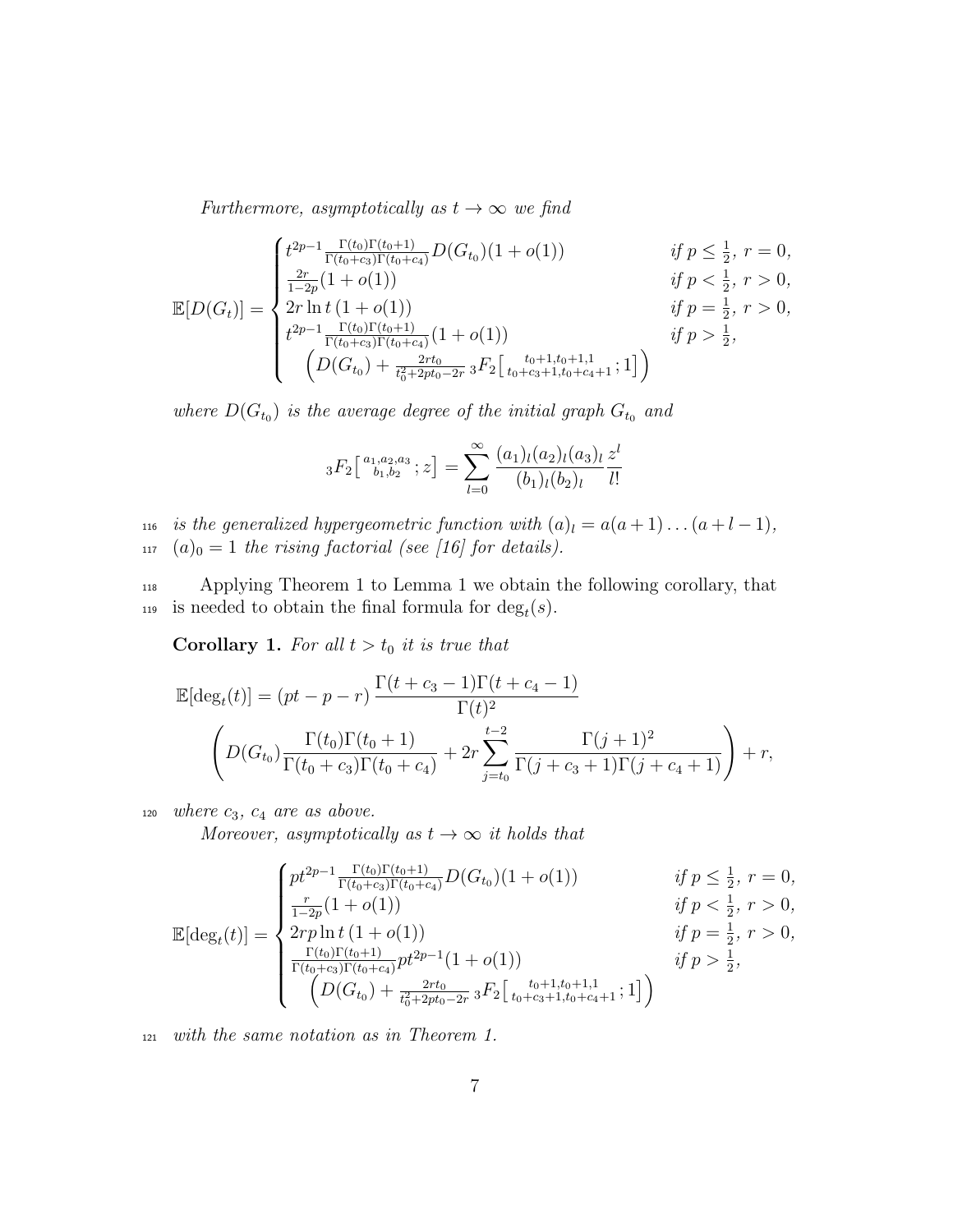<sup>122</sup> Now we are in the position to state the exact and asymptotic expressions 123 for  $\mathbb{E}[\deg_t(s)]$ .

**Theorem 2.** For all  $t > s > t_0$  it is true that

$$
\mathbb{E}[\deg_t(s)] = \frac{\Gamma(t + c_1)\Gamma(t + c_2)}{\Gamma(t)^2}
$$
\n
$$
\begin{aligned}\n\left[ (ps - p - r) \frac{\Gamma(s + c_3 - 1)\Gamma(s + c_4 - 1)}{\Gamma(s + c_1)\Gamma(s + c_2)} \right. \\
\left. \left( D(G_{t_0}) \frac{\Gamma(t_0)\Gamma(t_0 + 1)}{\Gamma(t_0 + c_3)\Gamma(t_0 + c_4)} + 2r \sum_{j=t_0}^{s-2} \frac{\Gamma(j + 1)^2}{\Gamma(j + c_3 + 1)\Gamma(j + c_4 + 1)} \right) \right. \\
&\left. + \frac{r\Gamma(s)^2}{\Gamma(s + c_1)\Gamma(s + c_2)} + r \sum_{j=s}^{t-1} \frac{\Gamma(j)\Gamma(j + 1)}{\Gamma(j + c_1 + 1)\Gamma(j + c_2 + 1)} \right],\n\end{aligned}
$$

where  $c_1 = \frac{p + \sqrt{p^2 + 4r}}{2}$  $\sqrt{\frac{p^2+4r}{2}}$ ,  $c_2 = \frac{p-\sqrt{p^2+4r}}{2}$  $v_1 = \frac{p + \sqrt{p^2 + 4r}}{2}, c_2 = \frac{p - \sqrt{p^2 + 4r}}{2}, c_3$  and  $c_4$  as above. Asymptotically as  $t \to \infty$ : (i) for  $s = O(1)$ 

$$
\mathbb{E}[\deg_t(s)] = t^p (1 + o(1))
$$
\n
$$
\begin{bmatrix}\n(ps - p - r) \frac{\Gamma(s + c_3 - 1)\Gamma(s + c_4 - 1)}{\Gamma(s + c_1)\Gamma(s + c_2)} \\
\left(D(G_{t_0}) \frac{\Gamma(t_0)\Gamma(t_0 + 1)}{\Gamma(t_0 + c_3)\Gamma(t_0 + c_4)} + 2r \sum_{j=t_0}^{s-2} \frac{\Gamma(j+1)^2}{\Gamma(j + c_3 + 1)\Gamma(j + c_4 + 1)}\right) \\
+ \frac{r\Gamma(s)^2}{\Gamma(s + c_1)\Gamma(s + c_2)} \left(1 + {}_3F_2\left[s + c_1 + 1, s + c_2 + 1; 1\right] \frac{s}{s^2 + ps - r}\right)\n\end{bmatrix}.
$$
\n
$$
(ii) for s \to (1) and s \to (4)
$$

(ii) for 
$$
s = \omega(1)
$$
 and  $s = o(t)$   
\n
$$
\mathbb{E}[\deg_t(s)] = \begin{cases}\nD(G_{t_0}) \frac{p\Gamma(t_0)\Gamma(t_0+1)}{\Gamma(t_0+c_3)\Gamma(t_0+c_4)} \left(\frac{t}{s}\right)^p s^{2p-1}(1+o(1)) & \text{if } p \leq \frac{1}{2}, r = 0, \\
r \log \left(\frac{t}{s}\right)(1+o(1)) & \text{if } p = 0, r > 0, \\
\frac{r(1-p)}{p(1-2p)} \left(\frac{t}{s}\right)^p (1+o(1)) & \text{if } 0 < p < \frac{1}{2}, r > 0, \\
r \sqrt{\frac{t}{s}} \log s (1+o(1)) & \text{if } p = \frac{1}{2}, r > 0, \\
\left(D(G_{t_0}) + \frac{2rt_0}{t_0^2+2pt_0-2r} {}_3F_2\left[\frac{t_0+1,t_0+1,1}{t_0+c_3+1,t_0+c_4+1};1\right]\right) \\
\frac{p\Gamma(t_0)\Gamma(t_0+1)}{\Gamma(t_0+c_3)\Gamma(t_0+c_4)} \left(\frac{t}{s}\right)^p s^{2p-1}(1+o(1)) & \text{if } p > \frac{1}{2}.\n\end{cases}
$$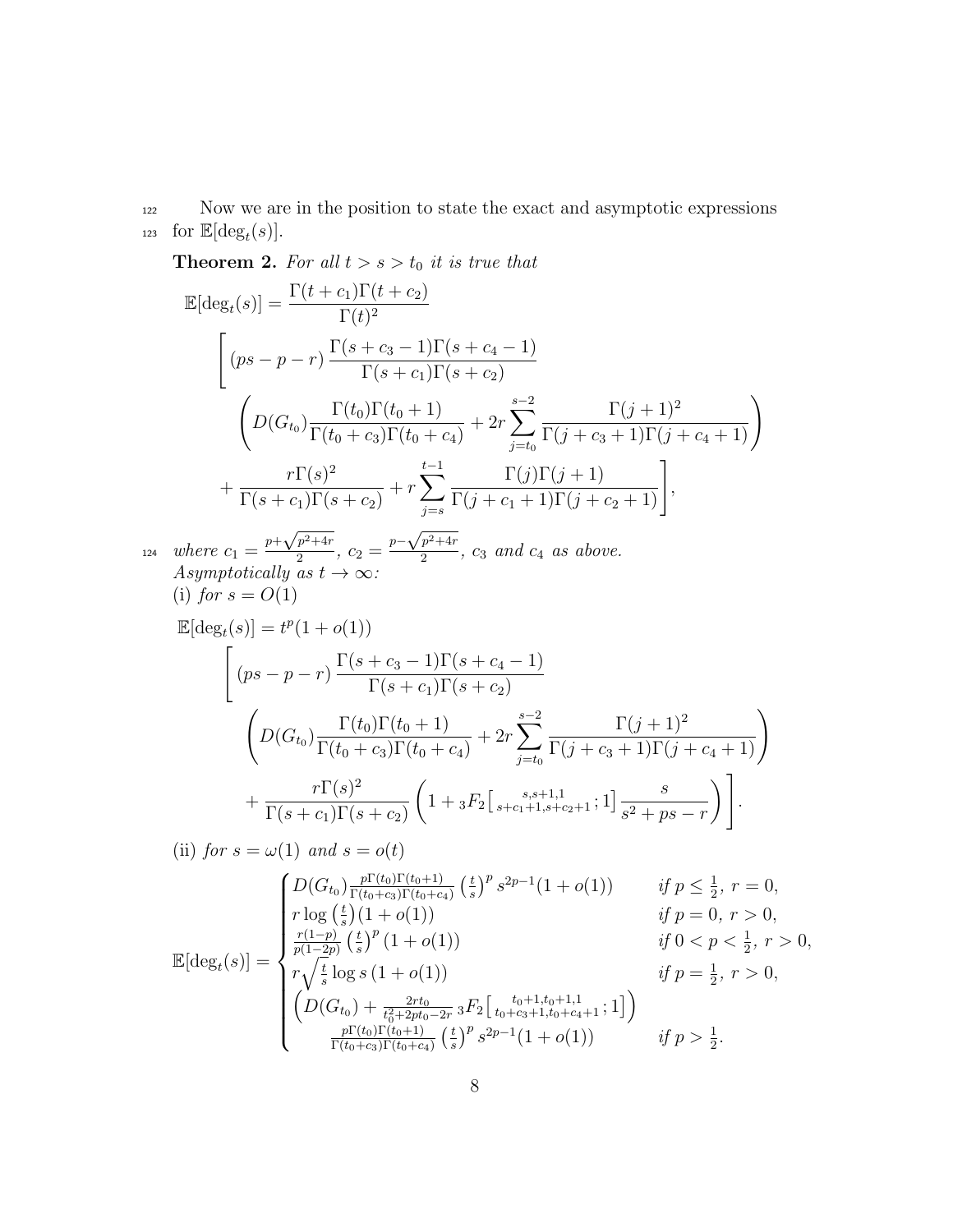(iii) for 
$$
s = ct - o(t)
$$
,  $0 < c \le 1$ ,  
\n
$$
\mathbb{E}[G(s)] = \begin{cases}\nD(G_{t_0}) \frac{p\Gamma(t_0)\Gamma(t_0+1)}{\Gamma(t_0+c_3)\Gamma(t_0+c_4)} t^{2p-1} c^{p-1} (1+o(1)) & \text{if } p \le \frac{1}{2}, r = 0, \\
r (1 - \log c) (1 + o(1)) & \text{if } p = 0, r > 0, \\
\left(\frac{r(1-p)}{p(1-2p)c^p} - \frac{r}{p}\right) (1+o(1)) & \text{if } 0 < p < \frac{1}{2}, r > 0, \\
\frac{r}{\sqrt{c}} \log t (1+o(1)) & \text{if } p = \frac{1}{2}, r > 0, \\
\left(D(G_{t_0}) + \frac{2rt_0}{t_0^2+2pt_0-2r} {}_3F_2\left[\begin{array}{c} t_0+1,t_0+1,1\\ t_0+c_3+1,t_0+c_4+1 \end{array}; 1\right]\right) \\
\frac{p\Gamma(t_0)\Gamma(t_0+1)}{\Gamma(t_0+c_3)\Gamma(t_0+c_4)} t^{2p-1} c^{p-1} (1+o(1)) & \text{if } p > \frac{1}{2}.\n\end{cases}
$$

<sup>125</sup> Thus we have presented a complete characterization of the expected av- $126$  erage degree and the expected degree of a vertex s at time t.

<sup>127</sup> 2.2. Variance

<sup>128</sup> The procedure described above can be extended to find also the second <sup>129</sup> moment of the degree distribution.

First, the identical reasoning as in the previous subsection leads to a formula

$$
\mathbb{E}[\deg_{t+1}^2(s) | G_t] = \left(\frac{\deg_t(s)}{t}p + \frac{t - \deg_t(s)}{t}\frac{r}{t}\right) (\deg_t(s) + 1)^2
$$

$$
+ \left(\frac{\deg_t(s)}{t}(1 - p) + \frac{t - \deg_t(s)}{t}\left(1 - \frac{r}{t}\right)\right) \deg_t^2(s)
$$

$$
= \deg_t^2(s) \left(1 + \frac{2p}{t} - \frac{2r}{t^2}\right) + \deg_t(s) \left(\frac{p + 2r}{t} - \frac{r}{t^2}\right) + \frac{r}{t}.
$$

After we apply the law of total expectation, we find

$$
\mathbb{E}[\deg_{t+1}^2(s)] = \mathbb{E}[\deg_t^2(s)] \left(1 + \frac{2p}{t} - \frac{2r}{t^2}\right) + \mathbb{E}[\deg_t(s)] \left(\frac{p+2r}{t} - \frac{r}{t^2}\right) + \frac{r}{t},\tag{4}
$$

which, combined with Lemma 3, lead us to

$$
\mathbb{E}[\deg_t^2(s)] = \mathbb{E}[\deg_s^2(s)] \prod_{k=s}^{t-1} \left( 1 + \frac{2p}{k} - \frac{2r}{k^2} \right) \n+ \sum_{j=s}^{t-1} \left[ \mathbb{E}[\deg_j(s)] \left( \frac{p+2r}{j} - \frac{r}{j^2} \right) + \frac{r}{j} \right] \prod_{k=j+1}^{t-1} \left( 1 + \frac{2p}{k} - \frac{2r}{k^2} \right).
$$
\n(5)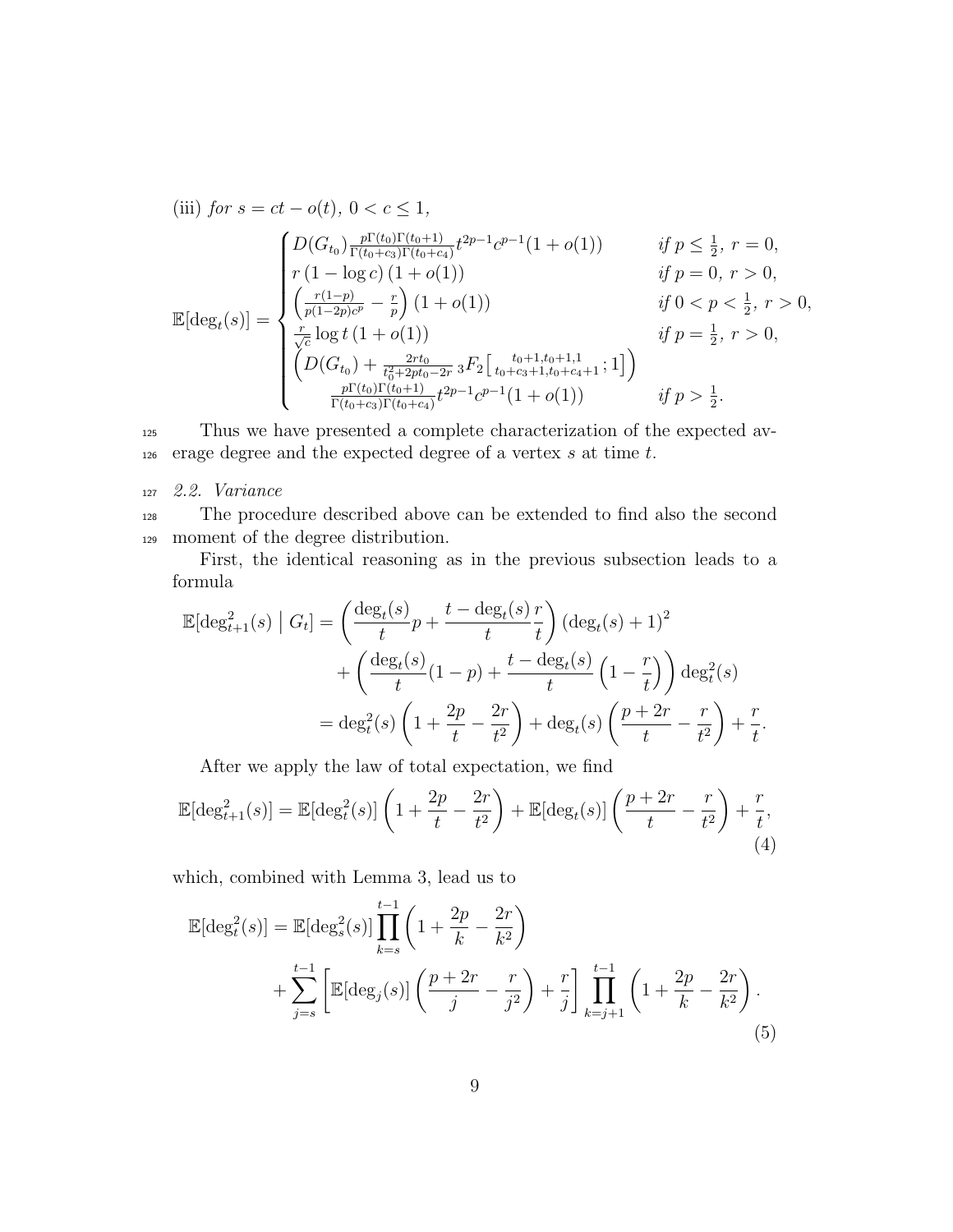130 To solve this recurrence we need to know  $\mathbb{E}[\deg_s^2(s)]$  for all  $s \geq t_0$ . In the next section we prove the following lemma connecting  $\mathbb{E}[\deg_t(t)]$  and the <sup>132</sup> first two moments of the degree distribution.

**Lemma 2.** For any  $t \geq t_0$  it holds that

$$
\mathbb{E}[\deg_{t+1}^{2}(t+1)] = \left(p^{2} - \frac{2pr}{t} + \frac{r^{2}}{t^{2}}\right) \mathbb{E}[D_{2}(G_{t})] + \left(p - p^{2} + 2pr - \frac{r + 2r^{2}}{t} + \frac{r^{2}}{t^{2}}\right) \mathbb{E}[D(G_{t})] + r^{2} + r - \frac{r^{2}}{t}.
$$

Similarly as before, here we need to find  $\mathbb{E}[D_2(G_t)]$ , that is, the average degree squared of  $G_t$ . We find the following recurrence (see the complete proof in the next section):

$$
\mathbb{E}[D_2(G_{t+1})] = \mathbb{E}[D_2(G_t)] \left( 1 + \frac{2p + p^2 - 1}{t+1} - \frac{2r(1+p)}{t(t+1)} + \frac{r^2}{t^2(t+1)} \right) + \mathbb{E}[D(G_t)] \left( \frac{2p - p^2 + 2pr + 2r}{t+1} - \frac{2r + 2r^2}{t(t+1)} + \frac{r^2}{t^2(t+1)} \right) + \frac{2r^2 + 2r}{t+1} - \frac{r^2}{t(t+1)}.
$$

Here  $\mathbb{E}[D_2(G_{t+1})]$  should not be confused with  $\mathbb{E}[D^2(G_{t+1})]$ , however the latter one may be derived in similar fashion:

$$
\mathbb{E}[D^{2}(G_{t+1}) | G_{t}] = \frac{1}{(t+1)^{2}} \mathbb{E}\left[\left(\sum_{i=1}^{t+1} \deg_{t+1}(i)\right)^{2} | G_{t}\right]
$$

$$
= \frac{1}{(t+1)^{2}} \mathbb{E}\left[\left(\sum_{i=1}^{t} \deg_{t}(i) + 2 \deg_{t+1}(t+1)\right)^{2} | G_{t}\right]
$$

$$
= \frac{1}{(t+1)^{2}} \left(\left(\sum_{i=1}^{t} \deg_{t}(i)\right)^{2} + 4 \sum_{i=1}^{t} \deg_{t}(i) \mathbb{E}\left[\deg_{t+1}(t+1) | G_{t}\right] + 4 \mathbb{E}\left[\deg_{t+1}^{2}(t+1) | G_{t}\right]\right)
$$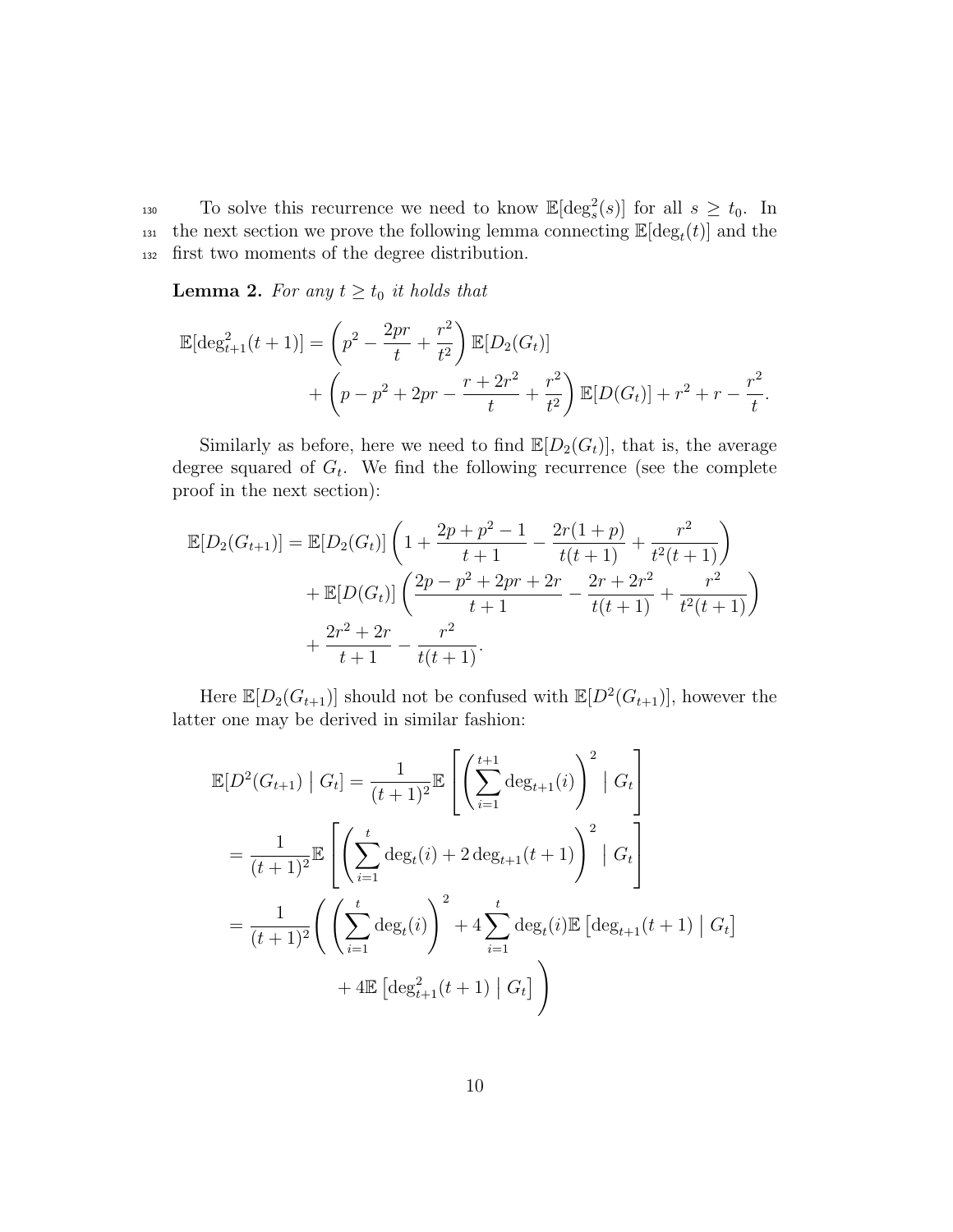and therefore

$$
\mathbb{E}[D^2(G_{t+1}) | G_t] =
$$
\n
$$
= \frac{1}{(t+1)^2} \left( t^2 D^2(G_t) + 4t D(G_t) \mathbb{E}[\deg_{t+1}(t+1) | G_t] \right)
$$
\n
$$
+ 4\mathbb{E} \left[ \deg_{t+1}^2(t+1) | G_t \right]
$$
\n
$$
= D^2(G_t) \frac{t^2 + 4tp - 4r}{(t+1)^2} + D_2(G_t) \frac{4}{(t+1)^2} \left( p^2 - \frac{2pr}{t} + \frac{r^2}{t^2} \right)
$$
\n
$$
+ D(G_t) \frac{4}{(t+1)^2} \left( tr + p - p^2 + 2pr - \frac{r + 2r^2}{t} + \frac{r^2}{t^2} \right)
$$
\n
$$
+ \frac{4}{(t+1)^2} \left( r^2 + r - \frac{r^2}{t} \right).
$$

 Finally, we may obtain both exact and asymptotic formulas for the vari- ances of investigated random variables. However, due to the complicated form of the constants in exact formulas, we drop the exact formulas from the paper and present only the asymptotic rates of growth.

Theorem 3. The following holds

$$
\mathbb{E}[D_2(G_t)] = \begin{cases} \Theta(1) & \text{if } p < \sqrt{2} - 1, \\ \Theta(\ln t) & \text{if } p = \sqrt{2} - 1, \\ \Theta(t^{p^2 + 2p - 1}) & \text{if } p > \sqrt{2} - 1. \end{cases}
$$

137 Applying Theorem 3 to Lemma 2 we obtain the following corollary.

Corollary 2. It holds that

$$
\text{Var}[\deg_t(t)] = \begin{cases} \Theta(1) & \text{if } p < \sqrt{2} - 1, \\ \Theta(\ln t) & \text{if } p = \sqrt{2} - 1, \\ \Theta(t^{p^2 + 2p - 1}) & \text{if } p > \sqrt{2} - 1. \end{cases}
$$

138 Now we present the asymptotic expressions for  $Var[deg_t(s)]$ . Here we <sup>139</sup> have two cases with different regimes – however it should be noted that the  $_{140}$  leading terms have different constants for different ranges of  $p$ , the same as <sup>141</sup> we have in Theorem 2.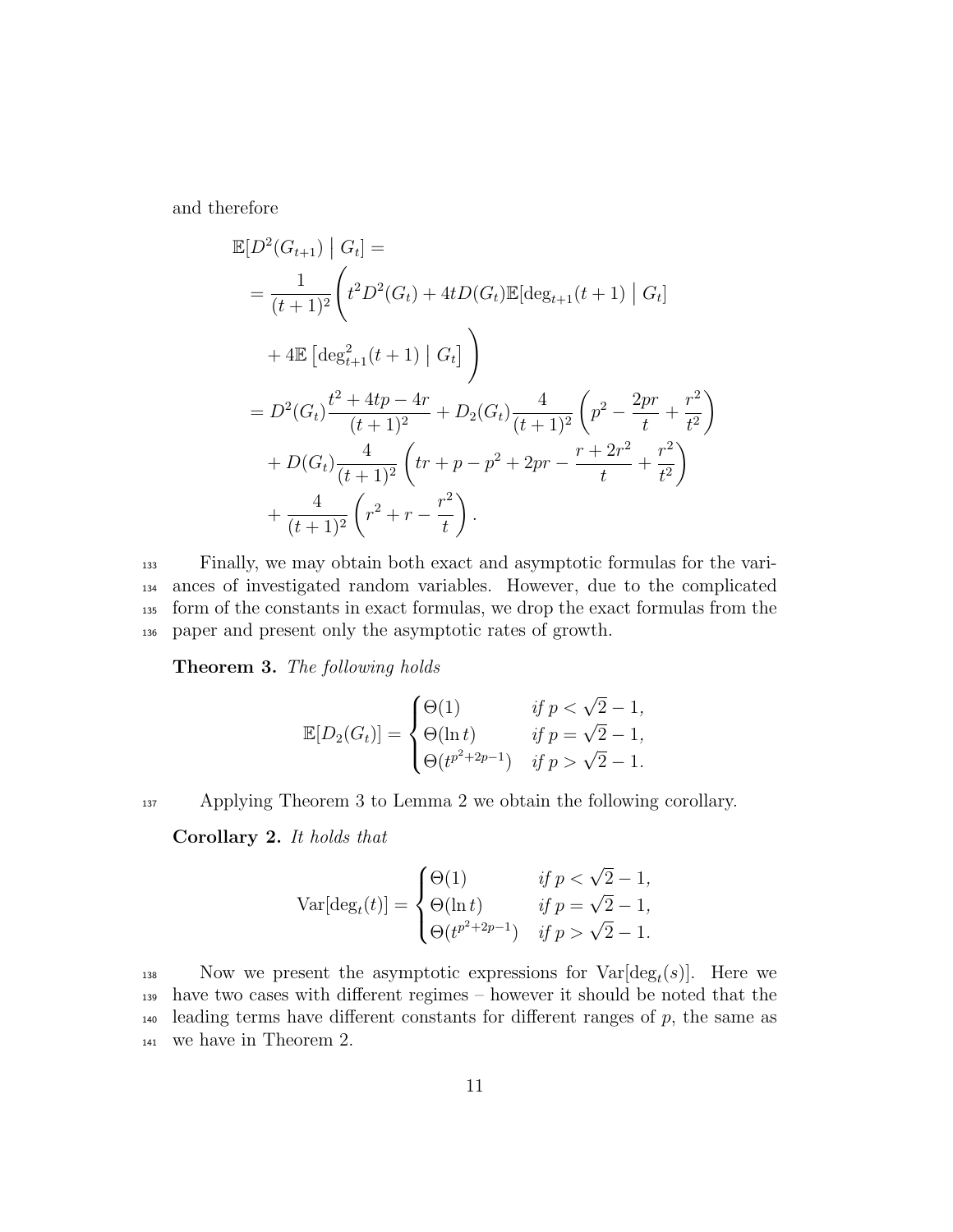Theorem 4. Asymptotically it holds that: (i) for  $s = O(1)$ 

$$
\text{Var}[\deg_t(s)] = \begin{cases} \Theta(\ln t) & \text{if } p = 0, \\ \Theta(t^{2p}) & \text{if } p > 0. \end{cases}
$$

(ii) for  $s = \omega(1)$ 

$$
\text{Var}[\deg_t(s)] = \begin{cases} \Theta\big(\log\left(\frac{t}{s}\right)\big) & \text{if } p = 0\\ \Theta\big(\left(\frac{t}{s}\right)^{2p}) & \text{if } 0 < p < \sqrt{2} - 1\\ \Theta\big(\left(\frac{t}{s}\right)^{2p}\log s\big) & \text{if } p = \sqrt{2} - 1\\ \Theta\big(\left(\frac{t}{s}\right)^{2p} s^{p^2 + 2p - 1}\big) & \text{if } p > \sqrt{2} - 1. \end{cases}
$$

<sup>142</sup> We conclude by stating the formula for  $Var[D(G_t)].$ 

Theorem 5. It is true that

$$
\text{Var}[D(G_t)] = \begin{cases} \Theta(1) & \text{if } p < \frac{1}{2}, \\ \Theta(\log^2 t) & \text{if } p = \frac{1}{2}, \\ \Theta(t^{4p-2}) & \text{if } p > \frac{1}{2}. \end{cases}
$$

143 It is worth noting that for both  $\deg_t(t)$  and  $\deg_t(s)$  the order of growth of 144 variance is completely dominated by the second moment (unless it's  $O(1)$ ). However, with  $D(G_t)$  the situation is different: both  $\mathbb{E}D^2(G_t)$  and  $(\mathbb{E}D(G_t))^2$ 145 <sup>146</sup> have the same order – although with different leading constants.

#### <sup>147</sup> 3. Analysis

 In this section we prove our main results Theorems 1–5. We start with a sequence of lemmas that allow us to solve a particular type of recurrence encountered in this analysis, and then we extract asymptotics using analytic <sup>151</sup> tools.

## <sup>152</sup> 3.1. Useful lemmas

<sup>153</sup> We begin our analysis by deriving a series of lemmas useful for the analysis <sup>154</sup> of the following type of recurrence

$$
\mathbb{E}[f(G_{n+1}) | G_n] = f(G_n)g_1(n) + g_2(n)
$$
\n(6)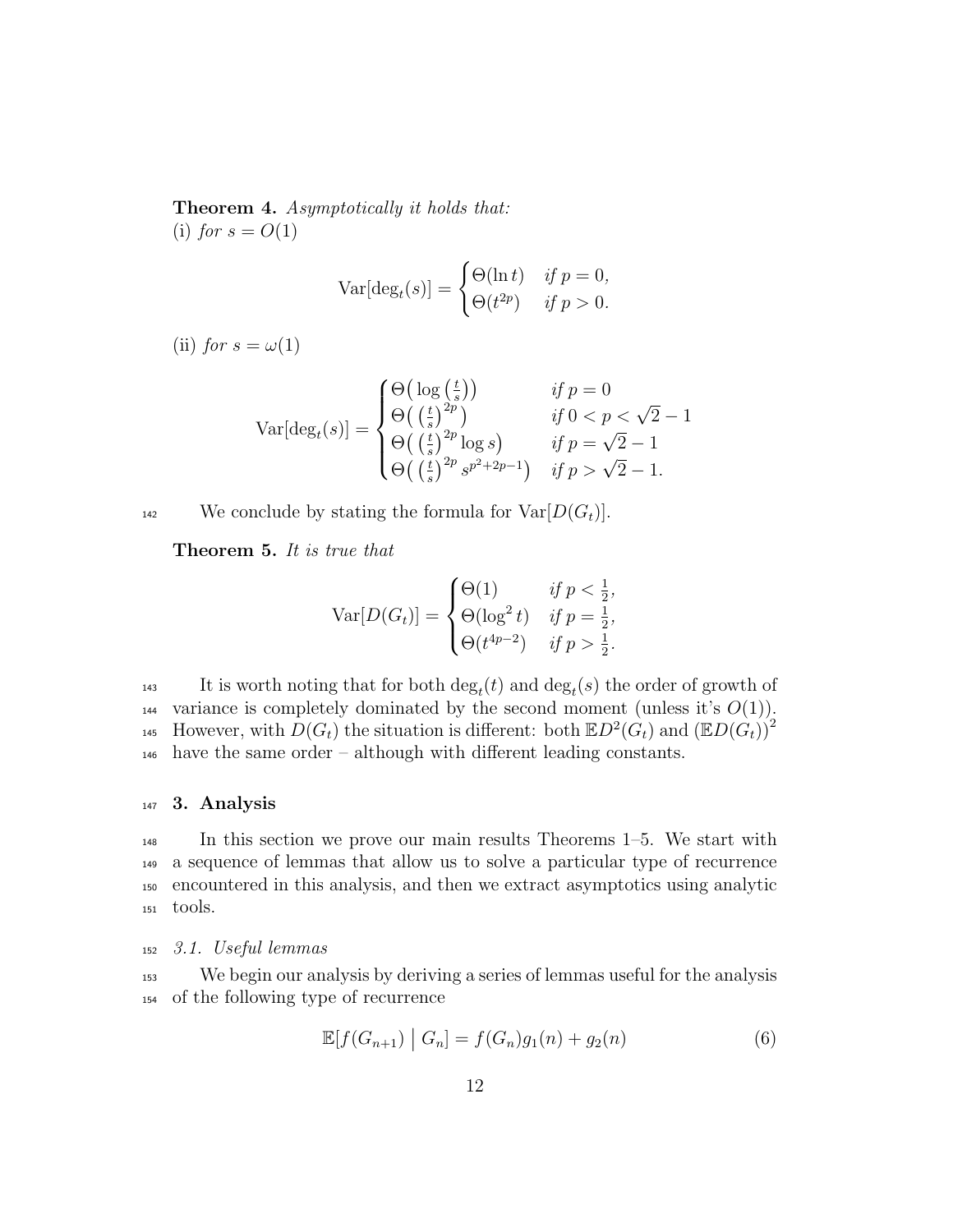155 for some nonnegative functions  $g_1(n)$ ,  $g_2(n)$  and a Markov process  $G_n$ . It <sup>156</sup> should be noted that our recurrences for  $\mathbb{E}[\deg_t(s)]$  and  $\mathbb{E}[D(G_t)]$  (e.g., see  $_{157}$  (1) and (3)) fall under this pattern.

<sup>158</sup> Next lemma is a generalization of a result obtained in [4], where only the 159 case  $g_1(n) = 1 + \frac{a}{n}, a > 0$ , was analyzed.

**Lemma 3.** Let  $(G_n)_{n=n_0}^{\infty}$  be a Markov process for which  $\mathbb{E}f(G_{n_0}) > 0$  and (6) holds with  $g_1(n) > 0$ ,  $g_2(n) \ge 0$  for all  $n = n_0, n_0 + 1, \ldots$  Then (ii) The process  $(M_n)_{n=n_0}^{\infty}$  defined by  $M_{n_0} = f(G_{n_0})$  and

$$
M_n = f(G_n) \prod_{k=n_0}^{n-1} \frac{1}{g_1(k)} - \sum_{j=n_0}^{n-1} g_2(j) \prod_{k=n_0}^{j} \frac{1}{g_1(k)}
$$

<sup>160</sup> is a martingale.

161 (ii) For all  $n \geq n_0$ 

$$
\mathbb{E}f(G_n) = f(G_{n_0}) \prod_{k=n_0}^{n-1} g_1(k) + \sum_{j=n_0}^{n-1} g_2(j) \prod_{k=j+1}^{n-1} g_1(k)
$$
  
= 
$$
\prod_{k=n_0}^{n-1} g_1(k) \left( f(G_{n_0}) + \sum_{j=n_0}^{n-1} g_2(j) \prod_{k=n_0}^{j} \frac{1}{g_1(k)} \right).
$$

Proof. Observe that

$$
\mathbb{E}[M_{n+1} | G_n] = \mathbb{E}[f(G_{n+1}) | G_n] \prod_{k=n_0}^{n} \frac{1}{g_1(k)} - \sum_{j=n_0}^{n} g_2(j) \prod_{k=n_0}^{j} \frac{1}{g_1(k)}
$$
  
=  $f(G_n) \prod_{k=n_0}^{n-1} \frac{1}{g_1(k)} - \sum_{j=n_0}^{n-1} g_2(j) \prod_{k=n_0}^{j} \frac{1}{g_1(k)} = M_n$ 

which proves (i). Furthermore, after some algebra and taking expectation with respect to  $G_n$  we arrive at

$$
\mathbb{E}f(G_n) = \mathbb{E}[M_n] \prod_{k=n_0}^{n-1} g_1(k) + \sum_{j=n_0}^{n-1} g_2(j) \prod_{k=n_0}^j \frac{1}{g_1(k)} \prod_{k=n_0}^{n-1} g_1(k)
$$
  
=  $f(G_{n_0}) \prod_{k=n_0}^{n-1} g_1(k) + \sum_{j=n_0}^{n-1} g_2(j) \prod_{k=j+1}^{n-1} g_1(k)$ 

<sup>162</sup> which completes the proof.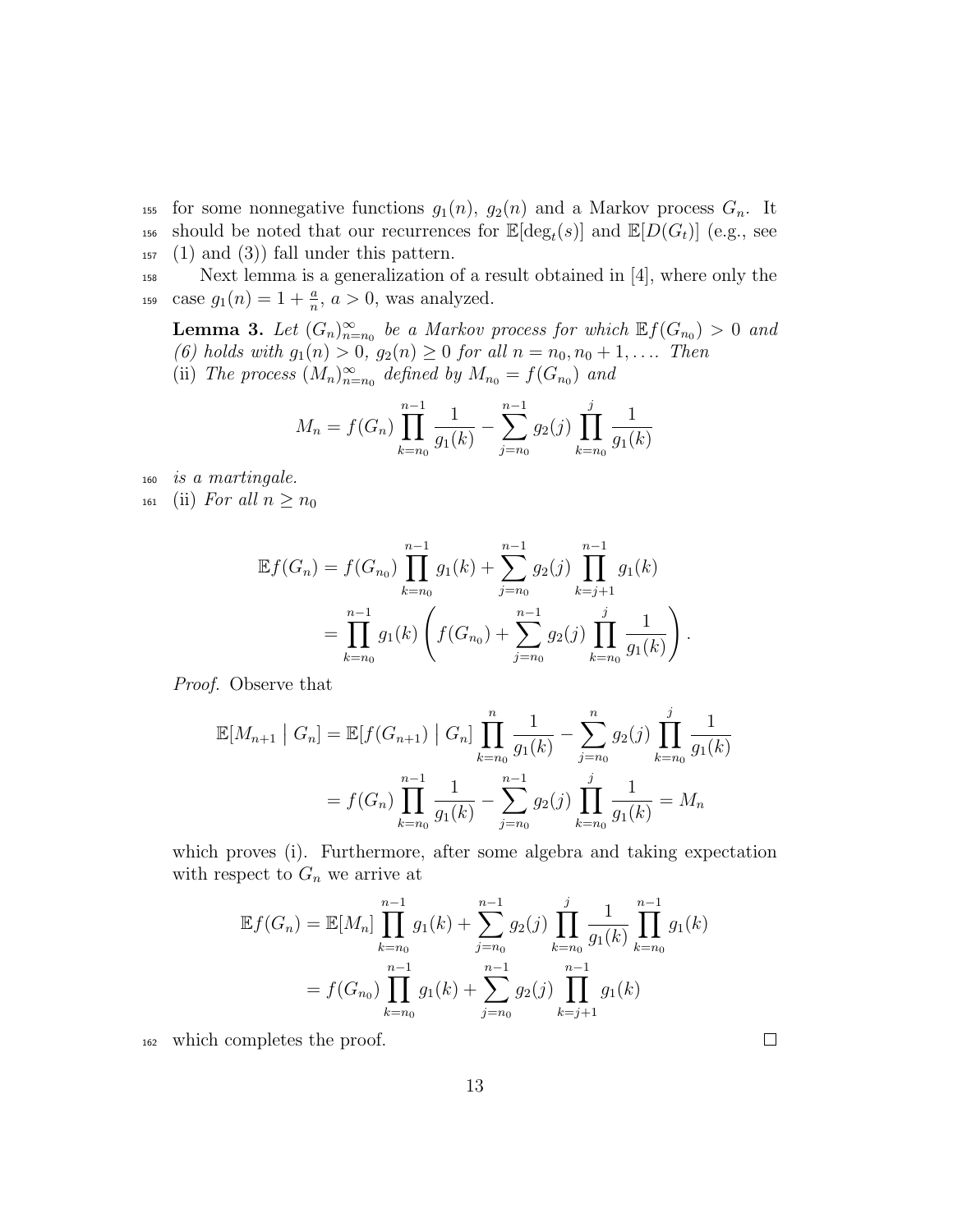We now observe that any solution of recurrences of type (6) contains  $_{164}$  sophisticated products and the sum of products (e.g., see (2)) with which we must deal to find asymptotics. The next lemma shows how to handle such products.

**Lemma 4.** Let  $W_1(k)$ ,  $W_2(k)$  be polynomials of degree d with respective roots  $a_i, b_i$   $(i = 1, ..., d)$ , that is,  $W_1(k) = \prod_{i=1}^d (k - a_i)$  and  $W_2(k) = \prod_{j=1}^d (k - b_j)$ . Then

$$
\prod_{k=n_0}^{n-1} \frac{W_1(k)}{W_2(k)} = \prod_{i=1}^d \frac{\Gamma(n-a_i)}{\Gamma(n-b_i)} \frac{\Gamma(n_0-b_i)}{\Gamma(n_0-a_i)}.
$$

Proof. We have

$$
\prod_{k=n_0}^{n-1} \frac{W_1(k)}{W_2(k)} = \prod_{k=n_0}^{n-1} \prod_{i=1}^d \frac{k-a_i}{k-b_i} = \prod_{i=1}^d \prod_{k=n_0}^{n-1} \frac{k-a_i}{k-b_i} = \prod_{i=1}^d \frac{\Gamma(n-a_i)}{\Gamma(n-b_i)} \frac{\Gamma(n_0-b_i)}{\Gamma(n_0-a_i)}
$$

 $\Box$ 

<sup>167</sup> which completes the proof.

<sup>168</sup> The next lemma presents the well-known asymptotic expansion of the <sup>169</sup> gamma function but we include it here for the sake of completeness.

**Lemma 5** (Abramowitz, Stegun [16]). For any  $a, b \in \mathbb{R}$  if  $n \to \infty$ , then

$$
\frac{\Gamma(n+a)}{\Gamma(n+b)} = n^{a-b} \sum_{k=0}^{\infty} {a-b \choose k} B_k^{(a-b+1)}(a) \cdot n^{-k}
$$
  
=  $n^{a-b} \left( 1 + \frac{(a-b)(a+b-1)}{2n} + O\left(\frac{1}{n^2}\right) \right),$ 

where  $B_k^{(l)}$ <sup>170</sup> where  $B_k^{(l)}(x)$  are the generalized Bernoulli polynomials.

Now we deal with sum of products as seen in (6). In particular, we are interested in the following sum of products

$$
\sum_{j=n_0}^n \frac{\prod_{i=1}^k \Gamma(j+a_i)}{\prod_{i=1}^k \Gamma(j+b_i)}
$$

<sup>171</sup> with  $a = \sum_{i=1}^{k} a_i$ ,  $b = \sum_{i=1}^{k} b_i$ . In the next three lemmas we consider three 172 cases:  $a + 1 > b$ ,  $a + 1 = b$  and  $a + 1 < b$ .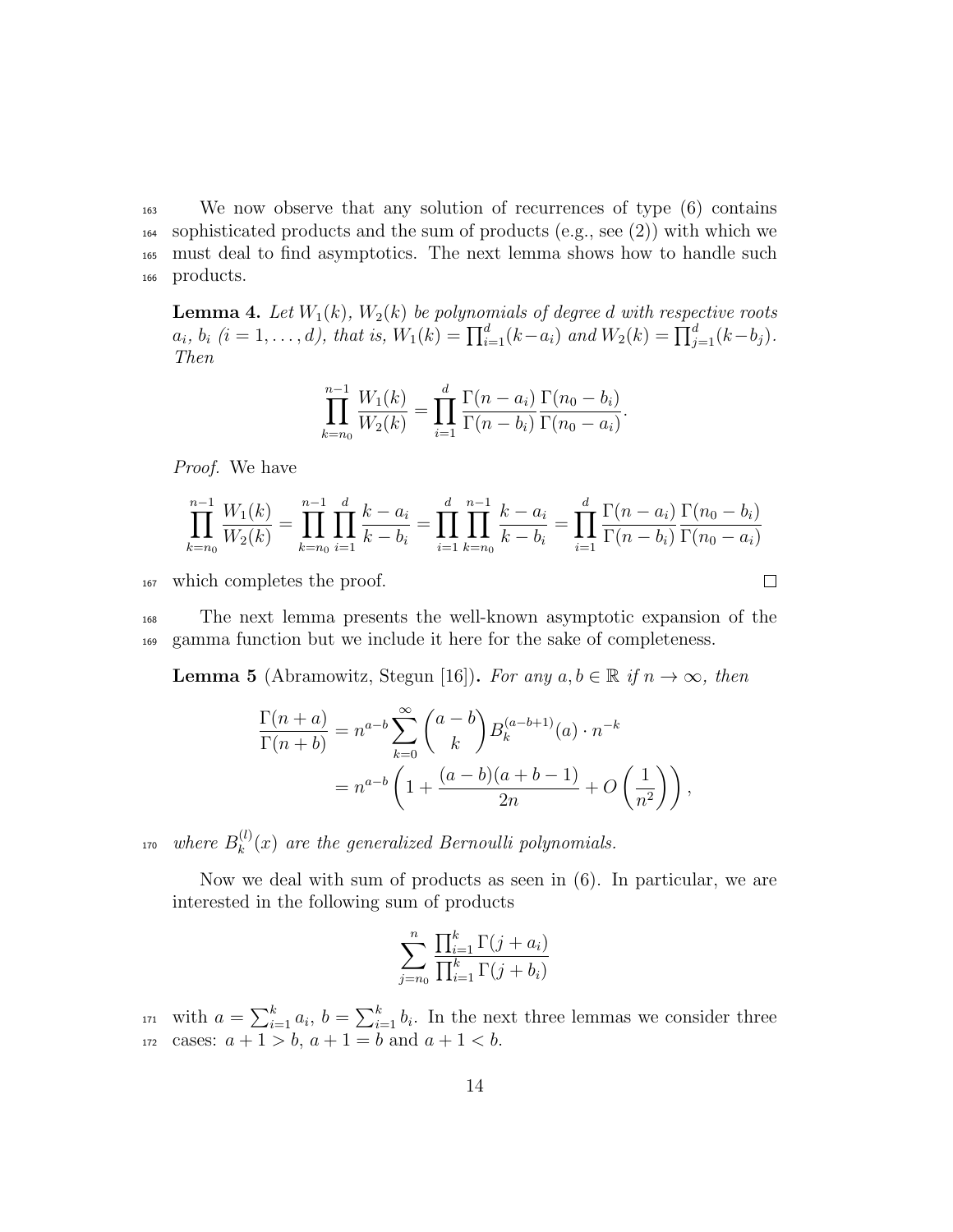**Lemma 6.** Let  $a_i, b_i \in \mathbb{R}$  ( $k \in \mathbb{N}$ ) with  $a = \sum_{i=1}^{k} a_i$ ,  $b = \sum_{i=1}^{k} b_i$  such that  $a + 1 > b$ . Then it holds asymptotically for  $n \to \infty$  that

$$
\sum_{j=n_0}^{n} \frac{\prod_{i=1}^{k} \Gamma(j+a_i)}{\prod_{i=1}^{k} \Gamma(j+b_i)} = \frac{1}{a-b+1} n^{a-b+1} + O\left(n^{\max\{a-b,0\}}\right)
$$

Proof. We estimate the sum using Lemma 5 and the Euler-Maclaurin formula [17, p. 294]

$$
\sum_{j=n_0}^{n} \frac{\prod_{i=1}^{k} \Gamma(j+a_i)}{\prod_{i=1}^{k} \Gamma(j+b_i)} = \sum_{j=n_0}^{n} j^{a-b} \left(1+O\left(\frac{1}{j}\right)\right) = \int_{n_0}^{n} j^{a-b} \left(1+O\left(\frac{1}{j}\right)\right) dj
$$

$$
= \left[j^{a-b+1} \left(\frac{1}{a-b+1} + O\left(\frac{1}{j}\right)\right)\right]_{n_0}^{n}
$$

$$
= n^{a-b+1} \left(\frac{1}{a-b+1} + O\left(\frac{1}{n}\right)\right) + O(1)
$$

<sup>173</sup> which completes the proof.

**Lemma 7.** Let  $a_i, b_i \in \mathbb{R}$  ( $k \in \mathbb{N}$ ) with  $a = \sum_{i=1}^{k} a_i$ ,  $b = \sum_{i=1}^{k} b_i$  such that  $a + 1 = b$ . Then asymptotically

 $\Box$ 

 $\Box$ 

$$
\sum_{j=n_0}^{n} \frac{\prod_{i=1}^{k} \Gamma(j + a_i)}{\prod_{i=1}^{k} \Gamma(j + b_i)} = \ln n + O(1)
$$

Proof. We proceed as before

$$
\sum_{j=n_0}^{n} \frac{\prod_{i=1}^{k} \Gamma(j + a_i)}{\prod_{i=1}^{k} \Gamma(j + b_i)} = \sum_{j=n_0}^{n} \frac{1}{j} \left( 1 + O\left(\frac{1}{j}\right) \right) = \int_{n_0}^{n} \frac{1}{j} \left( 1 + O\left(\frac{1}{j}\right) \right) dj
$$

$$
= \left[ \ln j + O(1) \right]_{n_0}^{n} = \ln n + O(1)
$$

<sup>174</sup> which completes the proof.

**Lemma 8.** Let  $a_i, b_i \in \mathbb{R}$   $(i = 1, \ldots, k, k \in \mathbb{N})$  with  $a = \sum_{i=1}^{k} a_i$ ,  $b = \sum_{i=1}^{k} b_i$ such that  $a + 1 < b$ . Then it holds for every  $n \in \mathbb{N}_+$  that

$$
\sum_{j=n}^{\infty} \frac{\prod_{i=1}^{k} \Gamma(j+a_i)}{\prod_{i=1}^{k} \Gamma(j+b_i)} = \frac{\prod_{i=1}^{k} \Gamma(n+a_i)}{\prod_{i=1}^{k} \Gamma(n+b_i)} k_{+1} F_k \left[ \begin{array}{c} n+a_1, \dots, n+a_k, 1 \\ n+b_1, \dots, n+b_k \end{array}; 1 \right]
$$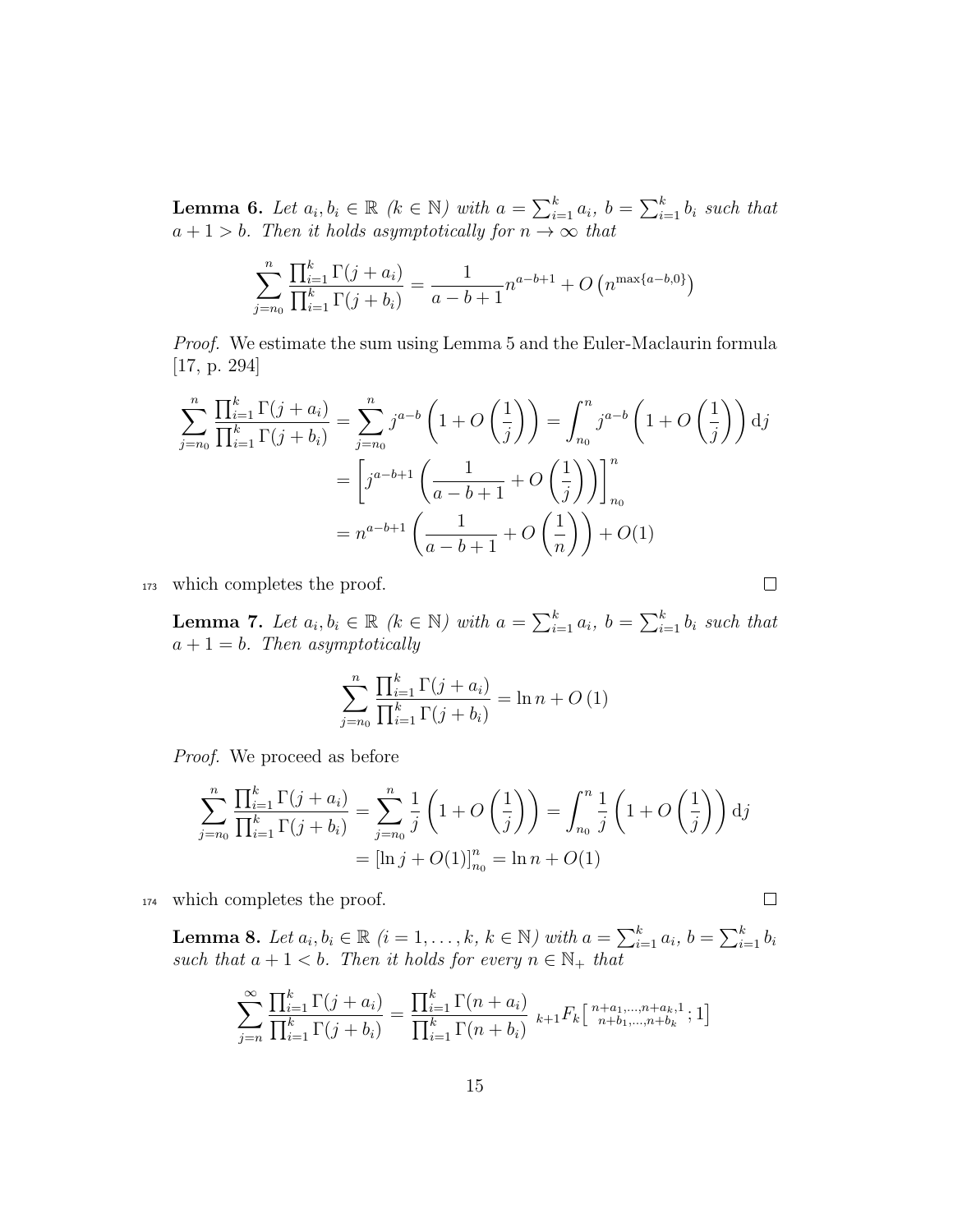where  ${}_{p}F_{q}$ [ ${}_{p}^{a}$ ; z] is the generalized hypergeometric function. Moreover it is true that asymptotically

$$
\sum_{j=n}^{\infty} \frac{\prod_{i=1}^{k} \Gamma(j+a_i)}{\prod_{i=1}^{k} \Gamma(j+b_i)} = n^{a-b+1} \left( \frac{1}{b-a-1} + O\left(\frac{1}{n}\right) \right).
$$

Proof. The proof of the first formula follows directly from the definition of the generalized hypergeometric function. Second formula follows from Lemma 5, as we know that for  $n \to \infty$ :

$$
\sum_{j=n}^{\infty} \frac{\prod_{i=1}^{k} \Gamma(j+a_i)}{\prod_{i=1}^{k} \Gamma(j+b_i)} = \sum_{j=n}^{\infty} j^{a-b} \left(1+O\left(\frac{1}{j}\right)\right) = \int_{n}^{\infty} j^{a-b} \left(1+O\left(\frac{1}{j}\right)\right) dj
$$

$$
= \left[j^{a-b+1}\left(\frac{1}{b-a-1}+O\left(\frac{1}{j}\right)\right)\right]_{n}^{\infty}
$$

$$
= n^{a-b+1}\left(\frac{1}{b-a-1}+O\left(\frac{1}{n}\right)\right)
$$
as desired.

<sup>175</sup> as desired.

<sup>176</sup> 3.2. Proofs of Theorem 1 and Theorem 2

<sup>177</sup> We start with the proof of Theorem 1. Combining (3) with Lemmas 3 <sup>178</sup> and 4 we prove the first part of Theorem 1.

Now we split the formula

$$
A_1(t) := \frac{\Gamma(t + c_3)\Gamma(t + c_4)}{\Gamma(t)\Gamma(t + 1)} D(G_{t_0}) \frac{\Gamma(t_0)\Gamma(t_0 + 1)}{\Gamma(t_0 + c_3)\Gamma(t_0 + c_4)}
$$
  
\n
$$
A_2(t) := \frac{\Gamma(t + c_3)\Gamma(t + c_4)}{\Gamma(t)\Gamma(t + 1)} \sum_{j=t_0}^{t-1} \frac{\Gamma(j + 1)^2}{\Gamma(j + c_3 + 1)\Gamma(j + c_4 + 1)},
$$
  
\n
$$
\mathbb{E}[D(G_t)] = A_1(t) + 2r A_2(t).
$$

The second part of Theorem 1 follows directly from the equations above, combined with Lemmas  $6, 7$  and  $8$  for the respective ranges of  $p$ :

$$
A_1(t) = t^{1-2p} D(G_{t_0}) \frac{\Gamma(t_0)\Gamma(t_0+1)}{\Gamma(t_0+c_3)\Gamma(t_0+c_4)}
$$
  
\n
$$
A_2(t) = \begin{cases} \frac{1}{1-2p}(1+o(1)) & \text{if } p < \frac{1}{2}, \\ \ln t (1+o(1)) & \text{if } p = \frac{1}{2}, \\ t^{2p-1} \frac{\Gamma(t_0)\Gamma(t_0+1)}{\Gamma(t_0+c_3)\Gamma(t_0+c_4)} \frac{t_0}{t_0^2+2pt_0-2r} \\ 3F_2 \left[ \frac{t_0+1,t_0+1,1}{t_0+c_3+1,t_0+c_4+1}; 1 \right] (1+o(1)) & \text{if } p > \frac{1}{2}. \end{cases}
$$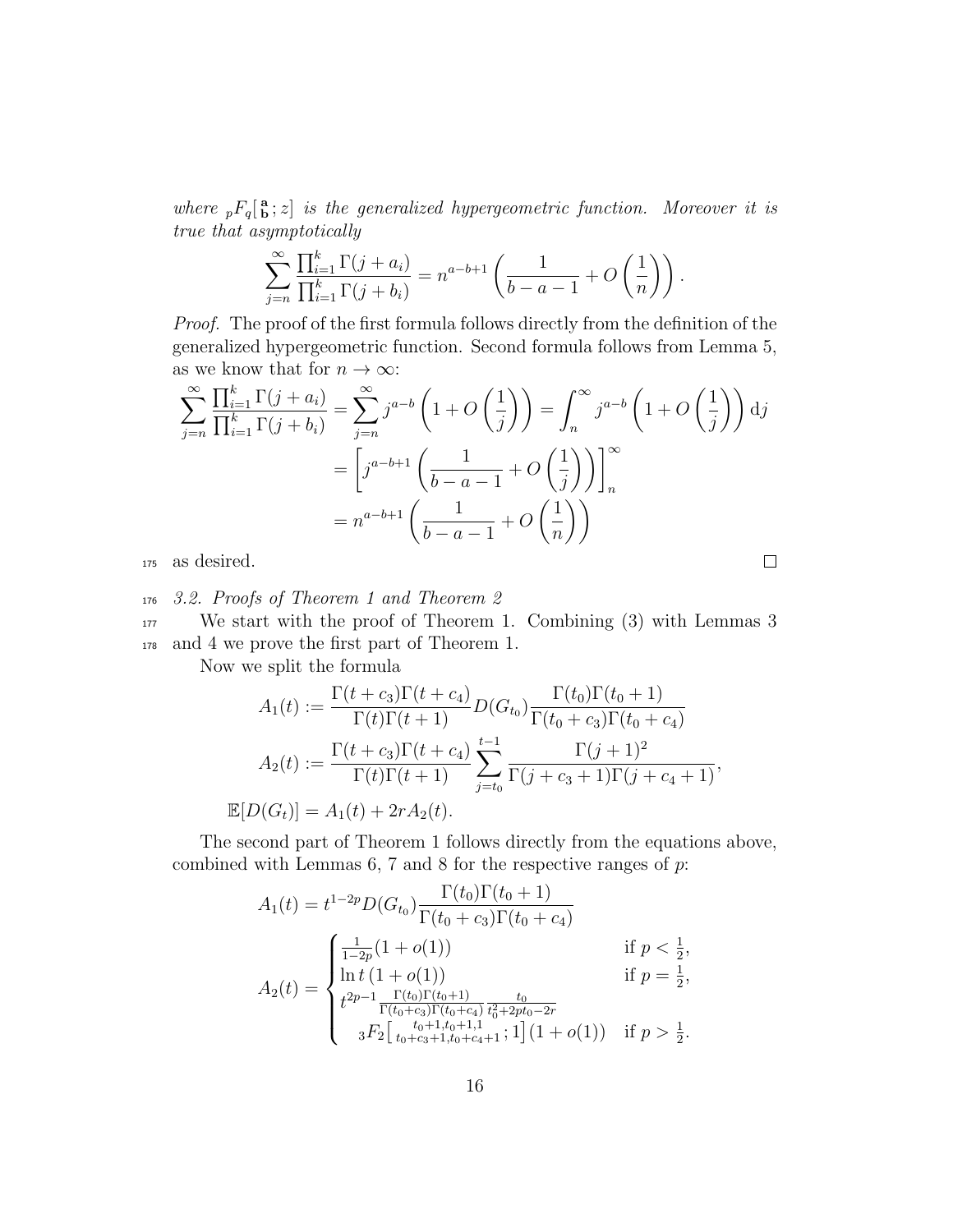Now we turn our attention to the proof of Lemma 1. We first observe that it follows from the definition of the model that the degree of the new vertex  $t + 1$  is the total number of edges from  $t + 1$  to  $N_t(parent(t + 1))$ (chosen independently with probability  $p$ ) and to all other vertices (chosen independently with probability  $\frac{r}{t}$ ). Note that it can be expressed as a sum of two independent binomial variables

$$
\deg_{t+1}(t+1)
$$
  
 
$$
\sim \text{Bin}(\deg_t(\text{parent}(t+1)), p) + \text{Bin}\left(t - \deg_t(\text{parent}(t+1)), \frac{r}{t}\right)
$$

hence

$$
\mathbb{E}[\deg_{t+1}(t+1) | G_t] = \sum_{k=0}^t \Pr(\deg_t(parent(t+1)) = k) \sum_{a=0}^k {k \choose a} p^a (1-p)^{k-a}
$$

$$
\sum_{b=0}^{t-k} {t-k \choose b} \left(\frac{r}{t}\right)^b \left(1 - \frac{r}{t}\right)^{t-k-b} (a+b)
$$

$$
= \sum_{k=0}^t \Pr(\deg_t(parent(t+1)) = k) \left(pk + \frac{r}{t}(t-k)\right)
$$

$$
= \left(p - \frac{r}{t}\right) \sum_{k=0}^t k \Pr(\deg_t(parent(t+1)) = k) + r.
$$

Since parent sampling is uniform, we know that  $Pr(parent(t + 1) = i) = \frac{1}{t}$ and therefore

$$
D(G_t) = \sum_{i=1}^{t} \Pr(\text{parent}(t+1) = i) \deg_t(i)
$$

$$
= \sum_{k=0}^{t} k \Pr(\deg_t(\text{parent}(t+1)) = k).
$$

<sup>179</sup> Combining the last two equations above with the law of total expectation we <sup>180</sup> finally establish Lemma 1 – and therefore the Corollary 1.

Finally, we proceed to the proof of Theorem 2. First, we apply Lemma 3 with  $g_1(t) = 1 + \frac{p}{t} - \frac{r}{t^2}$  $\frac{r}{t^2}$  and  $g_2(t) = \frac{r}{t}$  to (1) and we obtain aforementioned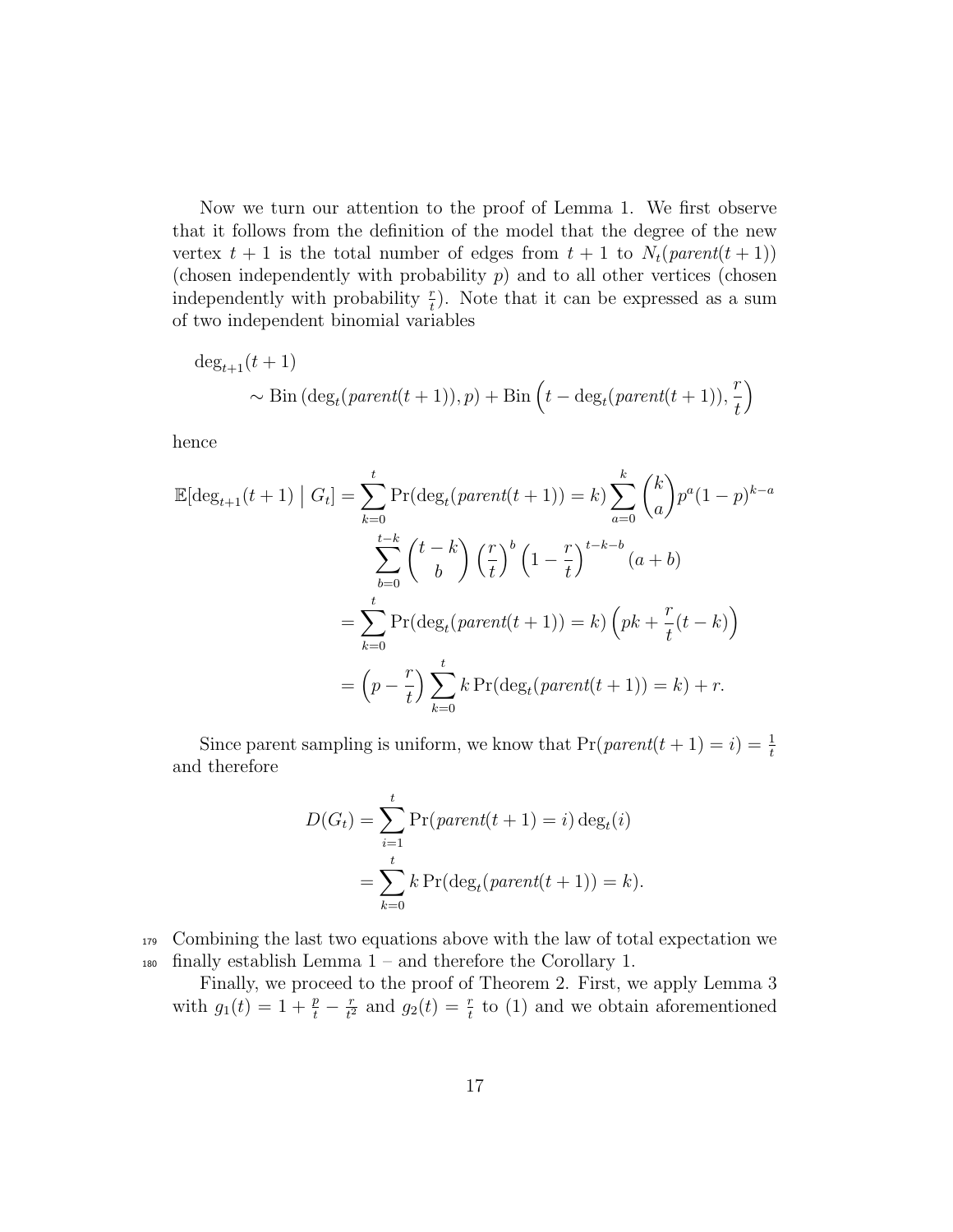(2). Now we combine this result with Lemma 4 and find

$$
\mathbb{E}[\deg_t(s)] = \frac{\Gamma(t+c_1)\Gamma(t+c_2)}{\Gamma(t)^2}
$$

$$
\left(\mathbb{E}[\deg_s(s)]\frac{\Gamma(s)^2}{\Gamma(s+c_1)\Gamma(s+c_2)} + r\sum_{j=s}^{t-1} \frac{\Gamma(j)\Gamma(j+1)}{\Gamma(j+c_1+1)\Gamma(j+c_2+1)}\right)
$$

where  $c_1 = \frac{p + \sqrt{p^2 + 4r}}{2}$  $\sqrt{\frac{p^2+4r}{2}}, c_2 = \frac{p-\sqrt{p^2+4r}}{2}$ 181 where  $c_1 = \frac{p + \sqrt{p^2 + 4r}}{2}$ ,  $c_2 = \frac{p - \sqrt{p^2 + 4r}}{2}$ .

<sup>182</sup> Now it is sufficient to apply Corollary 1 to this equation. All parts of 183 Theorem 2 – as it was in the case of  $\mathbb{E}[D(G_t)]$  above – come as straightforward <sup>184</sup> consequences of Lemmas 6, 7 and 8.

# $185$  3.3. Proofs of Theorems 3-5

First, we proceed with the proof of the recurrence for the second moment of the degree distribution of  $G_t$ :

$$
\mathbb{E}[D_2(G_{t+1}) | G_t] = \frac{1}{t+1} \mathbb{E}\left[\sum_{i=1}^{t+1} \deg_{t+1}^2(i) | G_t\right]
$$
  
=  $\frac{1}{t+1} \mathbb{E}\left[\sum_{i=1}^t (\deg_t(i) + I_{t+1}(i)))^2 + \deg_{t+1}^2(t+1) | G_t\right]$   
=  $\frac{1}{t+1} \mathbb{E}\left[\sum_{i=1}^t \deg_t^2(i) + 2 \sum_{i=1}^t \deg_t(i) I_{t+1}(i) + \sum_{i=1}^t I_{t+1}^2(i) + \deg_{t+1}^2(t+1) | G_t\right]$ 

186 where  $I_{t+1}(i)$  is an indicator variable denoting whether there is an edge be-187 tween vertices  $t + 1$  and i.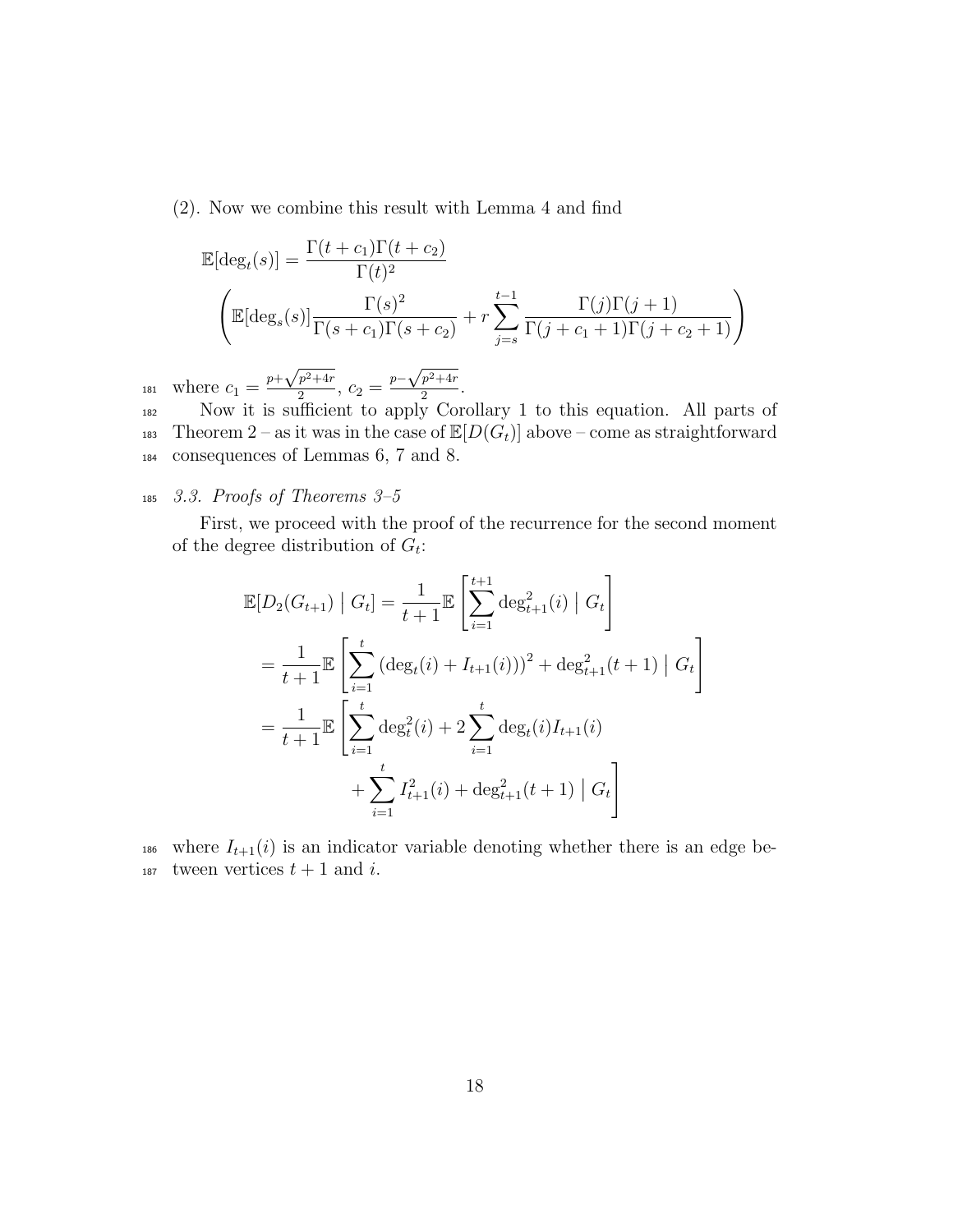Now we use the following simple facts

$$
\sum_{i=1}^{t} I_{t+1}^{2}(i) = \sum_{i=1}^{t} I_{t+1}(i) = \deg_{t+1}(t+1),
$$
  

$$
\mathbb{E}\left[\sum_{i=1}^{t} \deg_{t}(i)I_{t+1}(i) \mid G_{t}\right] = \sum_{i=1}^{t} \deg_{t}(i)\mathbb{E}[I_{t+1}(i) \mid G_{t}]
$$

$$
= \sum_{i=1}^{t} \deg_{t}(i) \left(\frac{\deg_{t}(i)}{t}p + \frac{t - \deg_{t}(i)}{t} \frac{r}{t}\right)
$$

$$
= \frac{1}{t} \sum_{i=1}^{t} \deg_{t}^{2}(i) \left(p - \frac{r}{t}\right) + \frac{1}{t} \sum_{i=1}^{t} \deg_{t}(i)r
$$

$$
= \left(p - \frac{r}{t}\right)D_{2}(G_{t}) + rD(G_{t}).
$$

This lead us to

$$
\mathbb{E}[D_2(G_{t+1}) | G_t] = D_2(G_t) \left( 1 + \frac{2p + p^2 - 1}{t+1} - \frac{2r(1+p)}{t(t+1)} + \frac{r^2}{t^2(t+1)} \right) + D(G_t) \left( \frac{2p - p^2 + 2pr + 2r}{t+1} - \frac{2r + 2r^2}{t(t+1)} + \frac{r^2}{t^2(t+1)} \right) + \frac{r^2 + 2r}{t+1} - \frac{r^2}{t(t+1)}.
$$

Now we apply the law of total expectation and split the formula

$$
B_1(t) := \frac{\Gamma(t + c_5)\Gamma(t + c_6)\Gamma(t + c_7)}{\Gamma(t)^2\Gamma(t + 1)} D_2(G_{t_0}) \frac{\Gamma(t_0)^2\Gamma(t_0 + 1)}{\Gamma(t_0 + c_5)\Gamma(t_0 + c_6)\Gamma(t_0 + c_7)},
$$
  
\n
$$
B_2(t) := \frac{\Gamma(t + c_5)\Gamma(t + c_6)\Gamma(t + c_7)}{\Gamma(t)^2\Gamma(t + 1)} (1 + o(1))
$$
  
\n
$$
\sum_{j=t_0}^{t-1} \mathbb{E}[D(G_j)] \frac{1}{j+1} \frac{\Gamma(j+1)^2\Gamma(j+2)}{\Gamma(j+c_5+1)\Gamma(j+c_6+1)\Gamma(j+c_7+1)},
$$
  
\n
$$
B_3(t) := \frac{\Gamma(t + c_5)\Gamma(t + c_6)\Gamma(t + c_7)}{\Gamma(t)^2\Gamma(t + 1)} (1 + o(1))
$$
  
\n
$$
\sum_{j=t_0}^{t-1} \frac{1}{j+1} \frac{\Gamma(j+1)^2\Gamma(j+2)}{\Gamma(j+c_5+1)\Gamma(j+c_6+1)\Gamma(j+c_7+1)},
$$
  
\n
$$
\mathbb{E}[D_2(G_t)] = B_1(t) + (2p - p^2 + 2pr + 2r)B_2(t) + (r^2 + 2r)B_3(t),
$$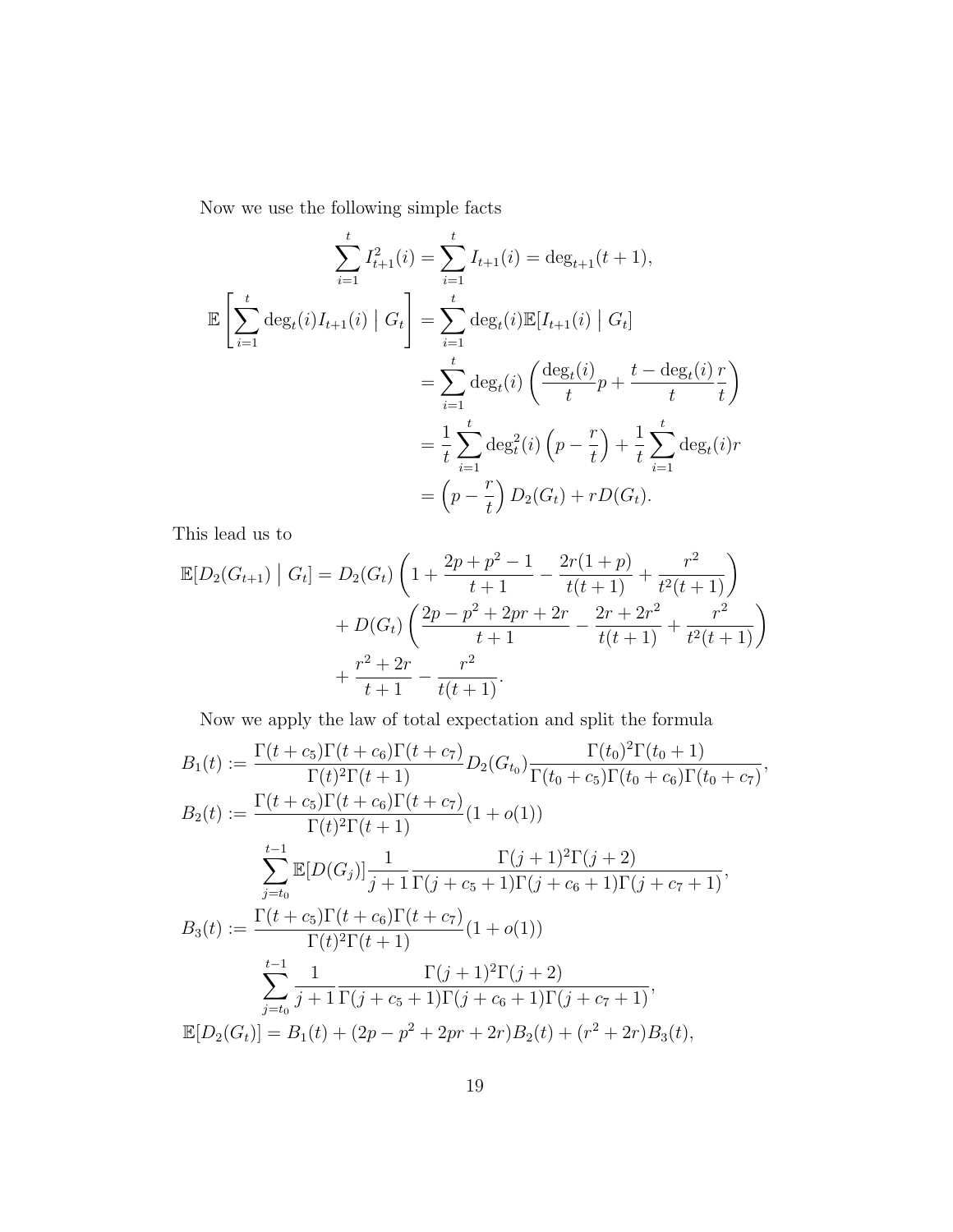188 where  $c_5$ ,  $c_6$ ,  $c_7$  are the roots of equation  $t^3 - (2p+p^2)t^2 - 2r(1+p)t - r^2 = 0$ . Now we may show that asymptotically:

$$
B_1(t) = t^{p^2+2p-1} D_2(G_{t_0}) \frac{\Gamma(t_0)^2 \Gamma(t_0+1)}{\Gamma(t_0+c_5) \Gamma(t_0+c_6) \Gamma(t_0+c_7)} (1+o(1)),
$$
  
\n
$$
B_2(t) = t^{p^2+2p-1} (1+o(1))
$$
  
\n
$$
\sum_{j=t_0}^{t-1} \mathbb{E}[D(G_j)] \frac{\Gamma(j+1)^3}{\Gamma(j+c_5+1) \Gamma(j+c_6+1) \Gamma(j+c_7+1)},
$$
  
\n
$$
B_3(t) = t^{p^2+2p-1} (1+o(1))
$$
  
\n
$$
\sum_{j=t_0}^{t-1} \frac{\Gamma(j+1)^3}{\Gamma(j+c_5+1) \Gamma(j+c_6+1) \Gamma(j+c_7+1)}.
$$

189 The rates of growth of  $B_3(t)$  can be found by applying Lemmas 6, 7 and 8 <sup>190</sup> to the respective cases.

Finding the asymptotics of  $B_2(t)$  trickier, but using Theorem 1 we note that

$$
B_{21}(t) = \sum_{j=t_0}^{t-1} \frac{\Gamma(j+c_3)\Gamma(j+c_4)\Gamma(j+1)^2}{\Gamma(j+c_5+1)\Gamma(j+c_6+1)\Gamma(j+c_7+1)\Gamma(j)},
$$
  
\n
$$
B_{22}(t) = \sum_{j=t_0}^{t-1} \sum_{k=t_0}^{j-1} \frac{\Gamma(k+1)^2}{\Gamma(k+c_3+1)\Gamma(k+c_4+1)}
$$
  
\n
$$
\frac{\Gamma(j+c_3)\Gamma(j+c_4)\Gamma(j+1)^2}{\Gamma(j+c_5+1)\Gamma(j+c_6+1)\Gamma(j+c_7+1)\Gamma(j)},
$$
  
\n
$$
B_2(t) = t^{p^2+2p-1}(1+o(1))\left(D(G_{t_0})\frac{\Gamma(t_0)\Gamma(t_0+1)}{\Gamma(t_0+c_3)\Gamma(t_0+c_4)}B_{21}(t)+2rB_{22}(t)\right).
$$

Here  $B_{21}(t)$  poses no problem, as it can be analyzed similarly as  $B_3(t)$ . Moreover, we may bound

$$
B_{22}(t) \leq \sum_{k=t_0}^{t-1} \frac{\Gamma(k+1)^2}{\Gamma(k+c_3+1)\Gamma(k+c_4+1)}
$$
  

$$
\sum_{j=t_0}^{t-1} \frac{\Gamma(j+c_3)\Gamma(j+c_4)\Gamma(j+1)^2}{\Gamma(j+c_5+1)\Gamma(j+c_6+1)\Gamma(j+c_7+1)\Gamma(j)}.
$$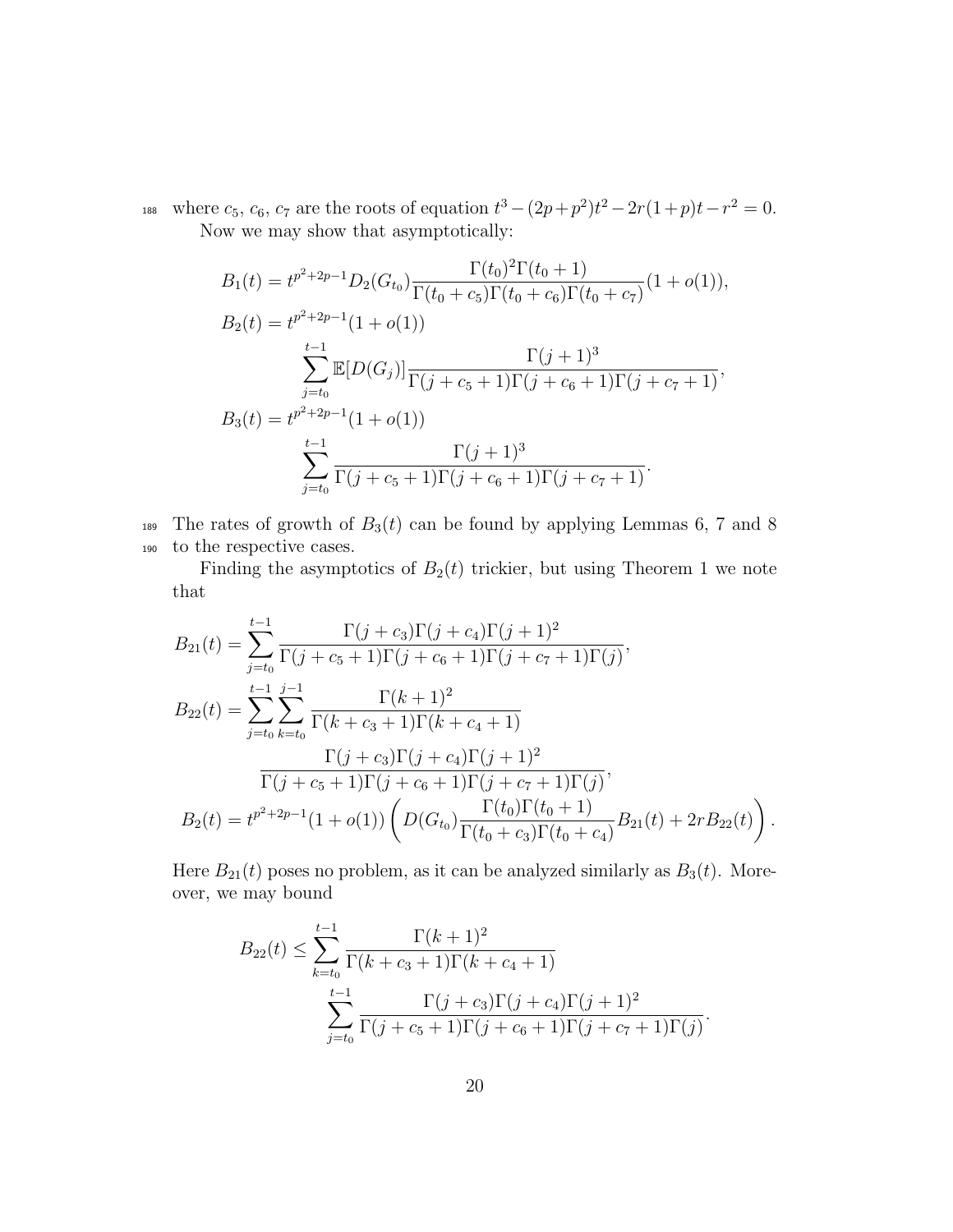$191$  Now depending on the values of p, we may bound both terms. For example, <sup>191</sup> Now depending on the values of p, we may bound both terms. For example,<br><sup>192</sup> if  $p > \sqrt{2} - 1$  we may show that the right hand side is upper bounded by a 193 constant, yet  $B_{22}(t)$  is strictly increasing when  $t \to \infty$ , so it is converging to <sup>194</sup> a constant.

<sup>195</sup> Putting together all the pieces presented above we obtain Theorem 3. Next, we turn our attention to

$$
\mathbb{E}[\deg_{t+1}^{2}(t+1) | G_{t}] =
$$
\n
$$
= \sum_{k=0}^{t} \Pr(\deg_{t}(parent(t+1)) = k) \sum_{a=0}^{k} {k \choose a} p^{a} (1-p)^{k-a}
$$
\n
$$
\sum_{b=0}^{t-k} {t-k \choose b} \left(\frac{r}{t}\right)^{b} \left(1 - \frac{r}{t}\right)^{t-k-b} (a+b)^{2}
$$
\n
$$
= \sum_{k=0}^{t} \Pr(\deg_{t}(parent(t+1)) = k)
$$
\n
$$
\left(k^{2} \left(p^{2} - \frac{2pr}{t} + \frac{r^{2}}{t^{2}}\right) + k \left(p - p^{2} + 2pr - \frac{r + 2r^{2}}{t}\right) + r^{2} + r - \frac{r^{2}}{t}\right)
$$
\n
$$
= D_{2}(G_{t}) \left(p^{2} - \frac{2pr}{t} + \frac{r^{2}}{t^{2}}\right) + D(G_{t}) \left(p - p^{2} + 2pr - \frac{r + 2r^{2}}{t} + \frac{r^{2}}{t^{2}}\right)
$$
\n
$$
+ r^{2} + r - \frac{r^{2}}{t},
$$

since we have similarly as before (in the case of  $D(G_t)$ ):

$$
D_2(G_t) = \sum_{i=1}^t \Pr(\text{parent}(t+1) = i) \deg_t^2(i)
$$
  
= 
$$
\sum_{k=0}^t \Pr(\deg_t(\text{parent}(t+1)) = k)k^2.
$$

<sup>196</sup> This, after applying the law of total expectation, establishes Lemma 2 – and <sup>197</sup> therefore also Corollary 2.

 The proof of Theorem 4 is done analogously to the proof of Theorem 2: we apply Lemmas 3–4 to get (5) to get and then use Lemmas 6, 7 and 8 to get the final result. It is worth noting that here the first term always dominates the asymptotics. Moreover, here we do not need to distinguish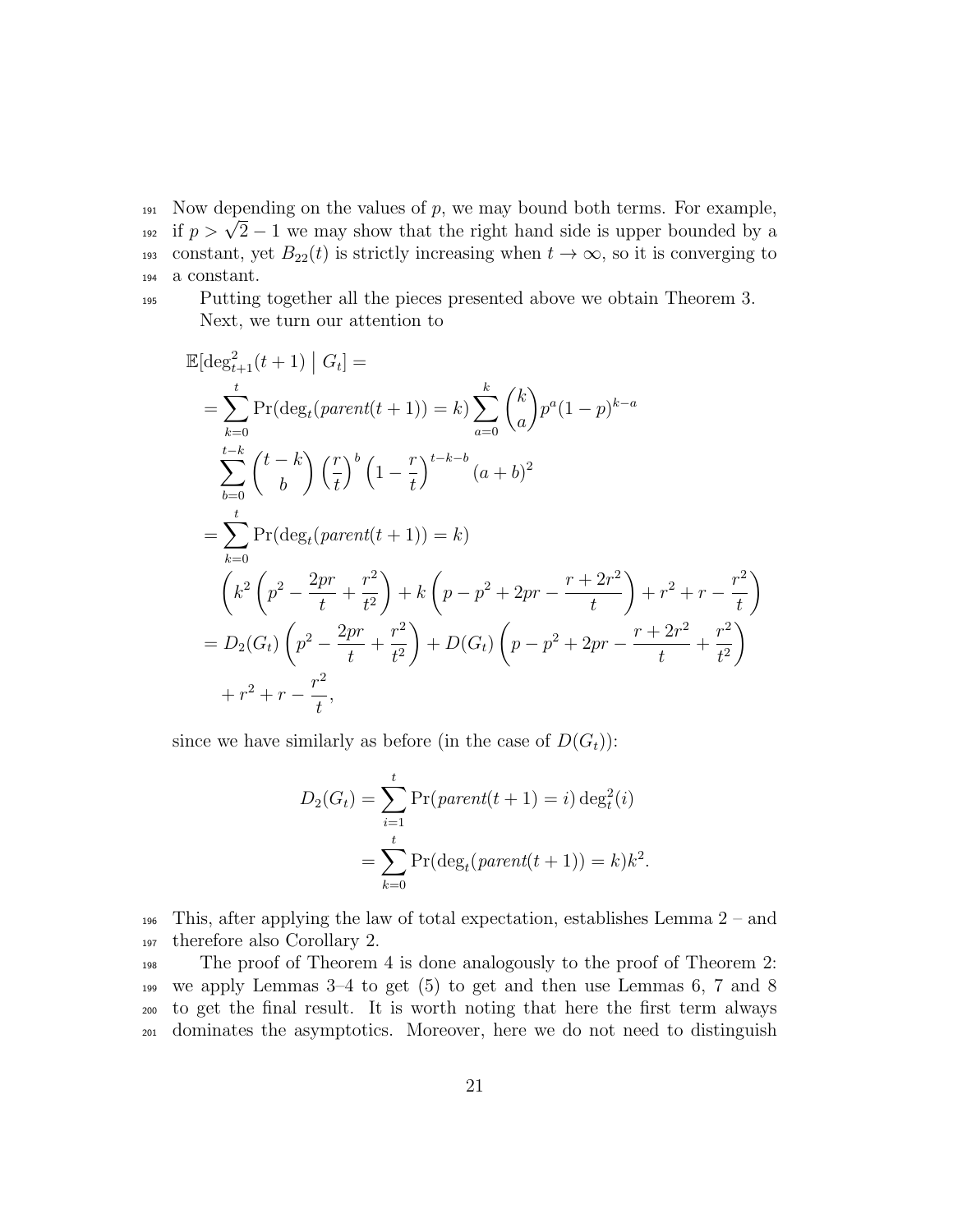202 the case  $s = ct - o(t)$ , as it differs only in the leading constant, but not in <sup>203</sup> the rate of growth.

The product form of  $\mathbb{E}[D^2(G_t)]$  after application of Lemma 3 is as following

$$
\mathbb{E}[D^{2}(G_{t})] = D^{2}(G_{t_{0}}) \prod_{j=t_{0}}^{t-1} \frac{j^{2} + 4jp - 4r}{(j+1)^{2}} \n+ \sum_{j=t_{0}}^{t-1} \mathbb{E}[D_{2}(G_{j})] \frac{4p^{2}}{(j+1)^{2}} (1+o(1)) \prod_{k=j+1}^{t-1} \frac{k^{2} + 4kp - 4r}{(k+1)^{2}} \n+ \sum_{j=t_{0}}^{t-1} \mathbb{E}[D(G_{j})] \frac{4jr}{(j+1)^{2}} (1+o(1)) \prod_{k=j+1}^{t-1} \frac{k^{2} + 4kp - 4r}{(k+1)^{2}} \n+ \sum_{j=t_{0}}^{t-1} \frac{4r^{2}}{(j+1)^{2}} (1+o(1)) \prod_{k=j+1}^{t-1} \frac{k^{2} + 4kp - 4r}{(k+1)^{2}}.
$$

<sup>204</sup> It turns out – after using Lemmas 3–4 – that the third term dominates asymptotics up for all  $p \leq \frac{1}{2}$ <sup>205</sup> asymptotics up for all  $p \leq \frac{1}{2}$  and both first and third terms are growing like 206  $t^{4p-2}$  for  $p > \frac{1}{2}$ .

## <sup>207</sup> 4. Discussion

 In this paper we focus on rigorous and precise analysis of the expected average degree and variance of a given node in the network as well as the average degree over all nodes. We presented exact and asymptotic results  $_{211}$  showing phase transitions of these quantities as a function of p.

<sup>212</sup> It is worth noting that the parameter p solely drives the rate of growth of 213 both first and second moments of variables  $D(G_t)$ ,  $\deg_t(t)$  and  $\deg_t(s)$ . The  $_{214}$  parameter r impacts only the leading constant and lower order terms. The <sup>215</sup> proposed methodology can be easily extended to obtain higher moments of <sup>216</sup> the above quantities, if needed.

<sup>217</sup> The future work may include investigations both the large deviainto tion <sup>218</sup> of the degree distribution as well as the complete spectrum of the degree <sup>219</sup> distribution (i.e., the number of nodes of degree k) as a function of  $k, t, G_{t_0}$ , 220  $p$  and  $r$ .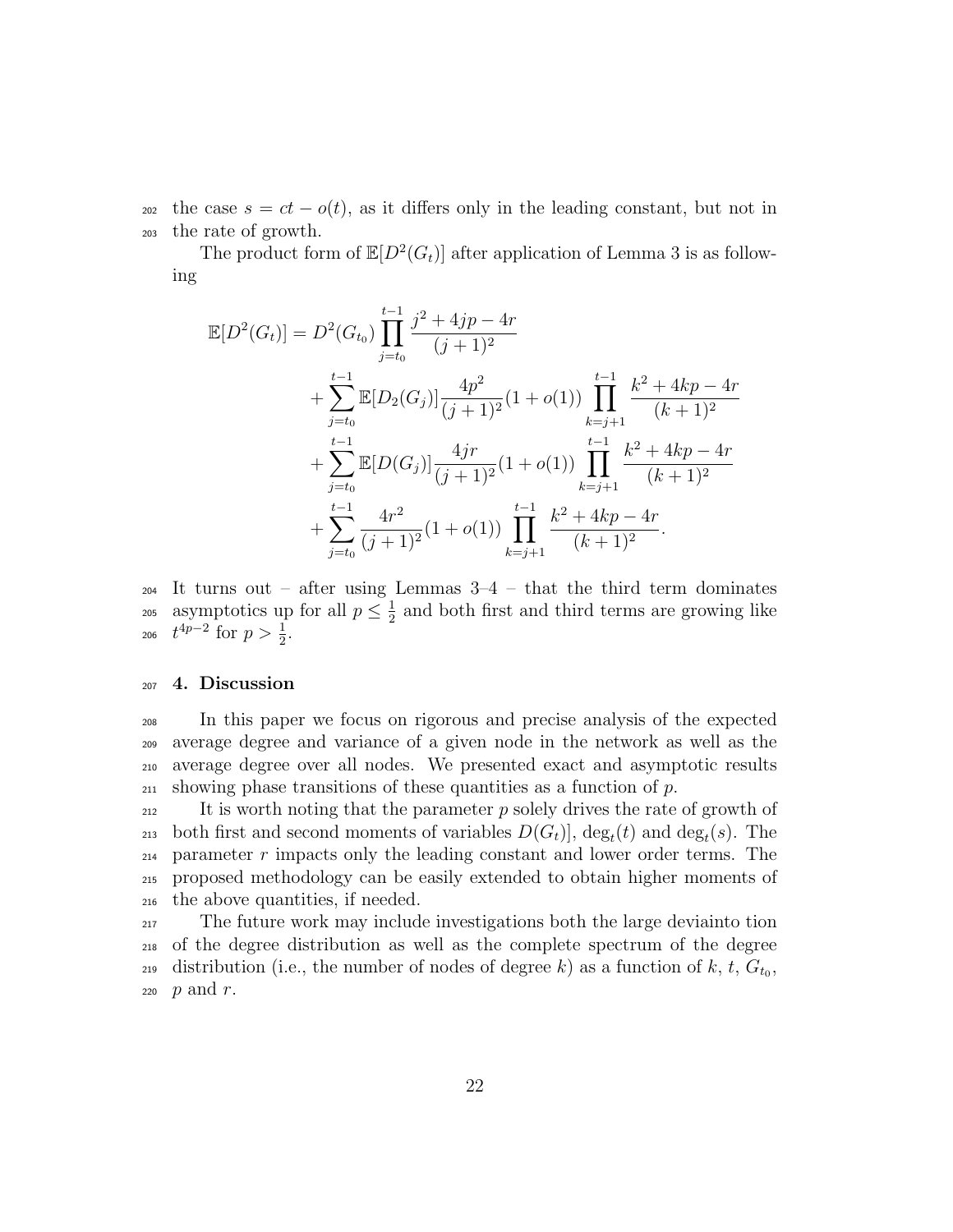#### References

- $_{222}$  [1] J. Zhang, Evolution by gene duplication: an update, Trends in Ecology & Evolution 18 (2003) 292–298.
- [2] F. Chung, L. Lu, T. G. Dewey, D. Galas, Duplication models for bio-logical networks, Journal of Computational Biology 10 (2003) 677–687.
- [3] M. Newman, Networks: An Introduction, Oxford University Press, 2010.
- [4] F. Hermann, P. Pfaffelhuber, Large-scale behavior of the partial dupli-cation random graph, ALEA 13 (2016) 687–710.
- $_{229}$  [5] R. Solé, R. Pastor-Satorras, E. Smith, T. Kepler, A model of large-scale proteome evolution, Advances in Complex Systems 5 (2002) 43–54.
- $_{231}$  [6] R. Colak, F. Hormozdiari, F. Moser, A. Schönhuth, J. Holman, M. Ester, S. C. Sahinalp, Dense graphlet statistics of protein interaction and random networks, in: Biocomputing 2009, World Scientific Publishing, Singapore, 2009, pp. 178–189.
- [7] M. Shao, Y. Yang, J. Guan, S. Zhou, Choosing appropriate models for protein–protein interaction networks: a comparison study, Briefings in Bioinformatics 15 (2013) 823–838.
- [8] J. Sreedharan, K. Turowski, W. Szpankowski, Revisiting Parameter Es-timation in Biological Networks: Influence of Symmetries, 2019.
- [9] T. Luczak, A. Magner, W. Szpankowski, Asymmetry and struc- tural information in preferential attachment graphs, arXiv preprint  $\alpha$ <sup>242</sup> arXiv:1607.04102 (2016) 1–24.
- [10] K. Turowski, A. Magner, W. Szpankowski, Compression of Dynamic Graphs Generated by a Duplication Model, in: 56th Annual Aller- ton Conference on Communication, Control, and Computing, pp. 1089– 1096.
- $_{247}$  [11] S. Li, K. P. Choi, T. Wu, Degree distribution of large networks generated by the partial duplication model, Theoretical Computer Science 476 (2013) 94–108.